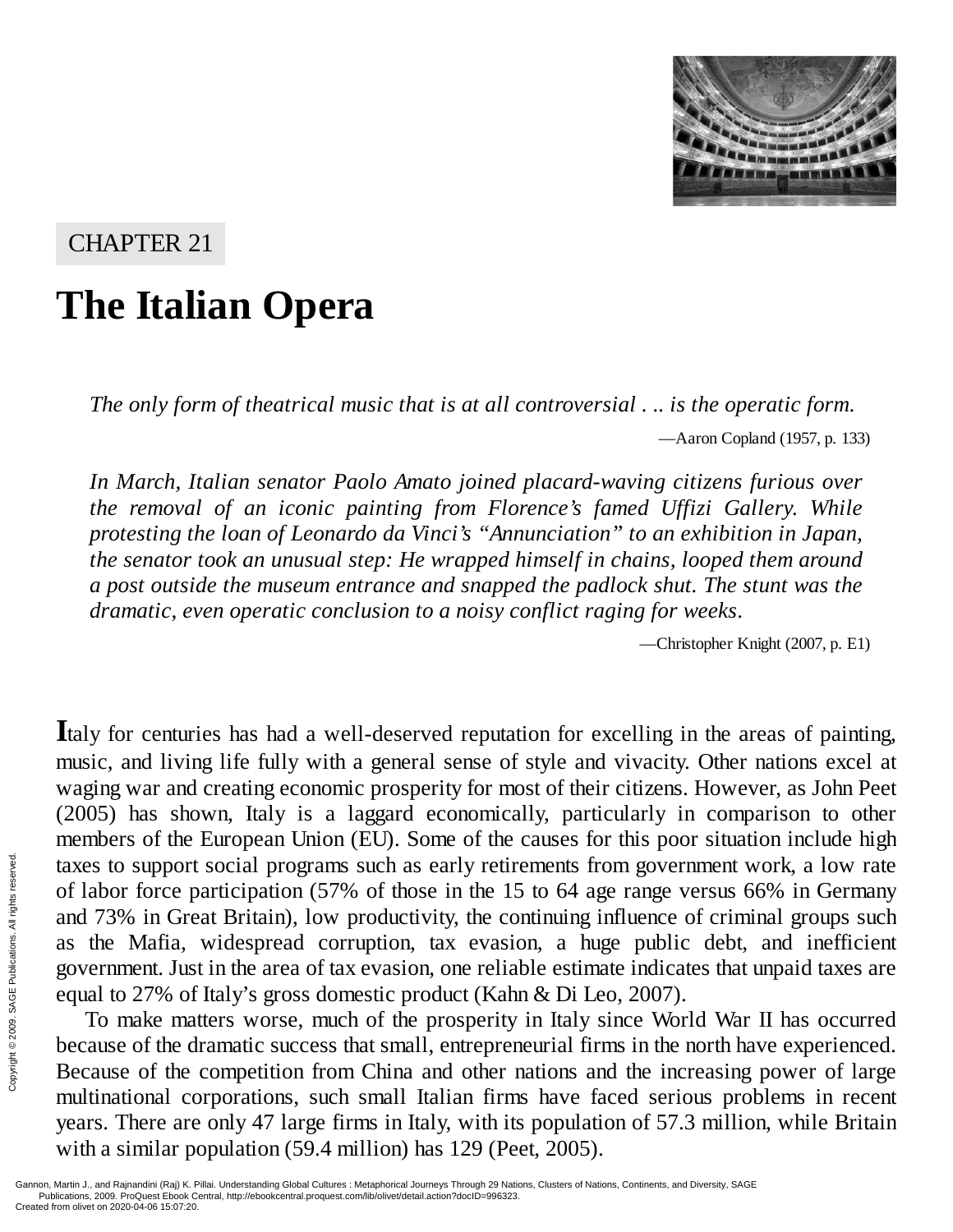Italy is about the size of Florida, but less fertile and less endowed with natural resources. The country is divided into two main regions. Continental Italy consists of the Alps and the northern Italian plain while Mediterranean Italy encompasses the Italian peninsula and the islands. The Apennine mountains run directly down the peninsula's center, and its northern range almost completely cuts off the north from the south. This geographical division has led to extreme regionalism, and many Italians view Italy as two separate nations: the wealthier, industrial north with its population of 37 million, and the poorer, more agrarian south with 20 million.

#### **North and South**

The political scientist Robert Putnam (1991) has empirically and convincingly demonstrated that the civic traditions of the north and south of Italy originated from different sources and that these traditions have persisted for centuries. In the 11th century King Frederico established an autocratic form of government in the south that was both politically and economically successful, but over time his successors corrupted it. The Mafia arose as the middleman between the kings and the people, which tended to reinforce corruption. In the north, by contrast, there has been a centuries-long legacy of civic involvement through guilds and democratic elections that has held corruption in check. Today the north of Italy continues to be successful, even though it is under duress because of globalization. However, the south languishes in poverty, even though millions of dollars have been devoted to eradicating it. There is even a group, the Northern League, which periodically seeks to create two separate nations in Italy. However, this movement is more quixotic than real, as the economically prosperous north depends heavily on emigration from the south for its work-force. Moreover, the north and south are closely linked to one another culturally, as noted below, even though there are regional differences.

Although Italian culture is justifiably renowned, it is in danger of extinction, as are the cultures of some other developed nations. Italy's fertility rate of 1.28 children per woman is far below replacement (2.2) and is one of the lowest in the world. Italy has the second-oldest population among nations following Japan, with 25.6% of its population over 60. Still, the population is large and these trends may reverse. Also, many people want to immigrate to Italy, and in fact there are countless numbers of illegal aliens crossing its borders daily. Thus, while Italy will probably change, its cultural base should be relatively secure, at least for the foreseeable future.

Italy has been historically victimized by overwhelming natural disasters: volcanoes, floods, famines, and earthquakes. It is a geologically young country, most of which cannot be categorized as terra firma, and there have been so many mudslides resulting in great loss of property and life both in the past and in recent years that the Italians nickname the nation "landslide country"("Hand of God," 1998). As a result Italy exudes an aura of precariousness (Haycraft, 1985). Italians tend to accept insecurity as a fact of life. This acceptance may explain why they seem to be able to enjoy life more for the moment and why they are willing to accept events as they happen. Italians tend to feel that if something is going to happen, it will, and that not much can be done about it. Example the pair of the created from olivet on 2020-04-06 15:07:20. Created from olivet on 2020-04-06 15:07:20. Created from olivet on 2020-04-06 15:07:20.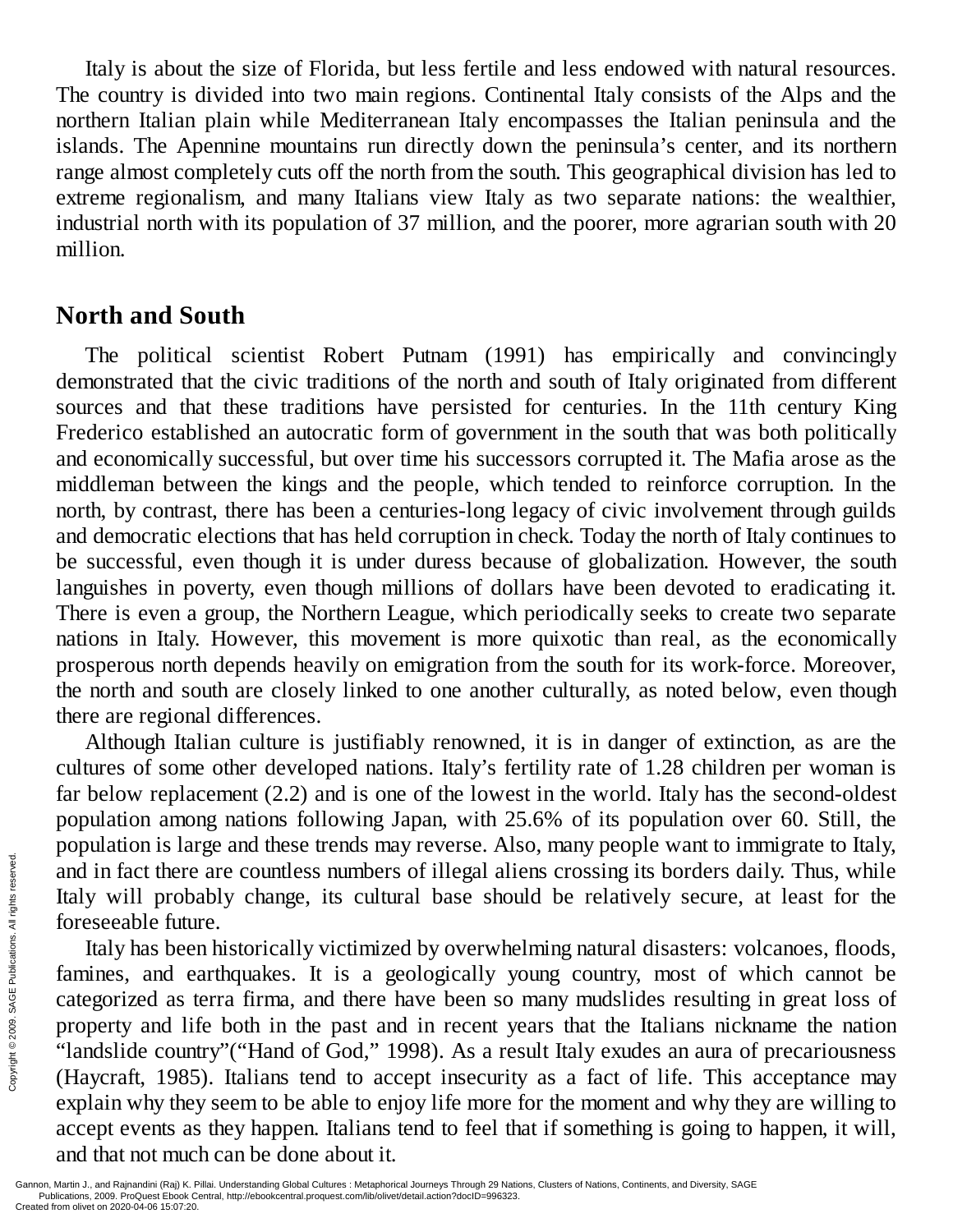Italy's history is filled with many culturally rich and influential periods, including the Roman Empire and the Renaissance. The country emerged as a nation-state in 1861, much later than many other European nations such as France and England, as a result of national unification, known as the *risorgimento* or revival. Before unification Italians never quite identified with the many foreign bodies that conquered and ruled them. This is a possible explanation for Italians' historic contempt for the law and paying taxes. And even though Italians have been overwhelmingly influenced by foreign rule, they have managed to create a culture that is distinctly their own.

#### **The Opera Metaphor**

To understand Italy it is helpful to look at the opera, the art form that Italians invented and raised to its highest level of achievement. It is the only art form for theatrical theater in which almost all of the words are sung rather than spoken. Musical forms that have evolved from the opera include the English operettas of Gilbert and Sullivan and such U.S. musicals as *South Pacific* and *Oklahoma*. However, they have proportionately many more spoken rather than sung words in comparison to opera.

The opera represents most if not all of the major features of Italian culture. It is a metaphor for Italy itself, as it encompasses music, dramatic action, public spectacle and pageantry, and a sense of fate. It may be tragic or comic, intensely personal or flamboyantly public, with the soloists and chorus expressing themselves through language, gesture, and music and always through highly skilled acting. There is a larger-than-life aura surrounding operas, and the audience is vitally engaged in the opera itself, showing great emotion and love toward a singer whose talents are able to express the common feelings that Italians tend to share. Operas and operatic songs reflect the essence of Italian culture, and they are embraced by Italians with an emotional attachment that less dramatic peoples might find difficult to understand. Therefore we chose the opera as our metaphor to understand Italian culture.

Using this metaphor, we focus on five distinctive characteristics of the opera and demonstrate how they illustrate Italian life. These characteristics include the overture; the spectacle and pageantry itself and the manner in which opera-like activities are performed in the daily life of Italians; the use and importance of voice to express words in a musical fashion; externalization, which refers specifically to the belief that emotions and thoughts are so powerful that an individual cannot keep them inside and must express them to others; and the importance of both the chorus and the soloists, which reflects the unity of Italian culture (chorus) but also regional variations, particularly between the north and the south. Example the control of the control of the control of the control of the control of the control of the control of the control of the created from olivet on 2020-04-06 15:07:20. Predeted from olivet on 2020-04-06 15:07:20.

### **The Overture**

The overture was such an influential innovation that it inspired the development of the German symphony. Essentially the orchestra sets the mood for the opera during the overture and gives some idea as to what the audience can expect to occur. Typically the overture is about 5 minutes long, and it frequently includes passages that are emotionally somber, cheerful,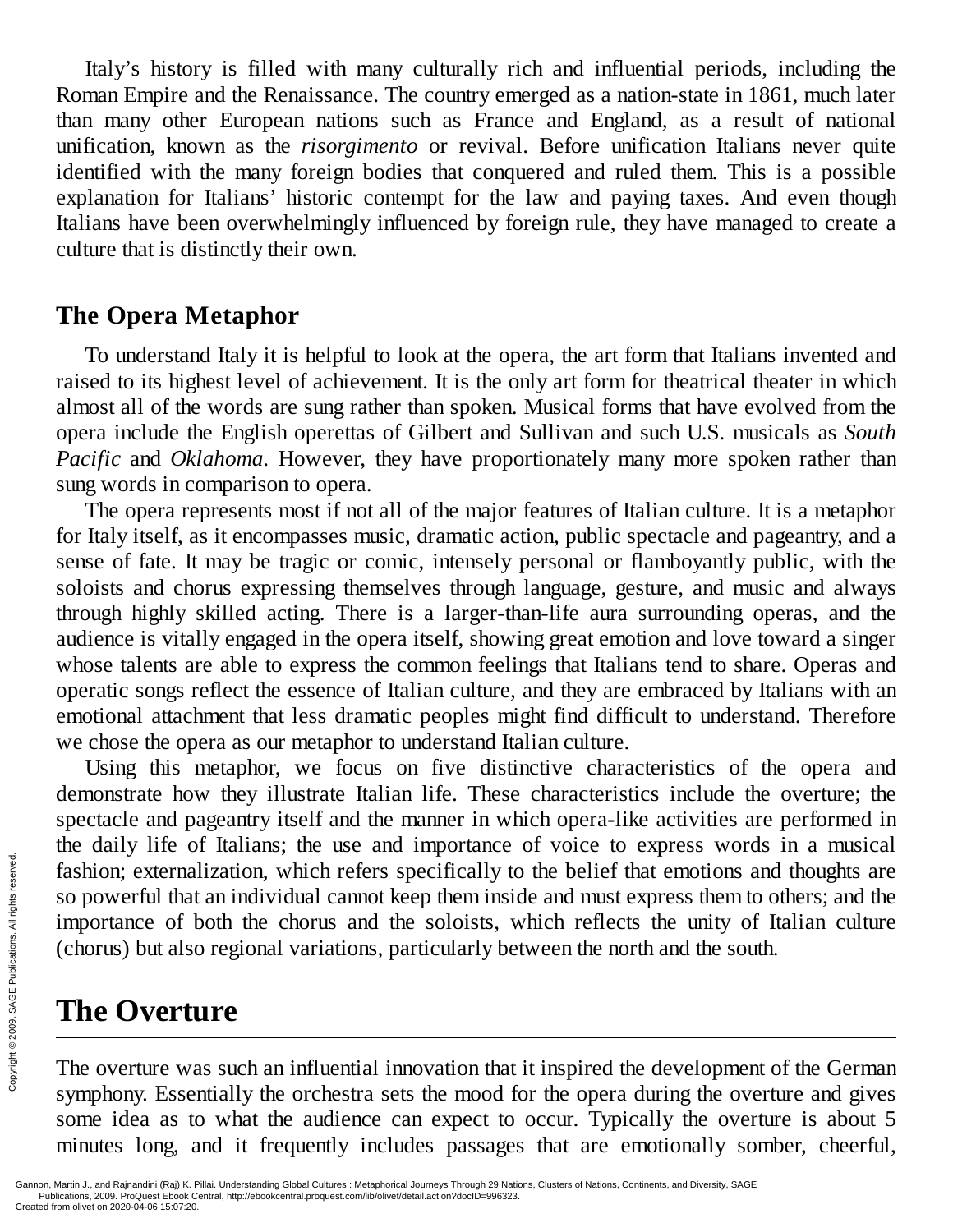reflective, and so forth. At various points the overture is quick, moderate, or slow in tempo, and it employs different instruments to convey the sense of what will happen in the various acts —usually three—into which the opera is divided.

Italian culture emphasizes overtures. It stands somewhere in the middle of the continuum between U.S. low-context culture and Asian high-context culture. U.S. Americans tend to ignore the overture and get down to business rather quickly. Many Asians, on the other hand, devote a significant amount of time getting to know their negotiating counterparts before doing business with them. Italians take a midway position on the issue of personal trust and knowledge, but they do tend to convey their feelings and thoughts at least partially at the beginning of the relationship. The other party has some understanding of what will unfold, but it is only a preview that is imperfect, as the unexpected frequently occurs.

There are regional differences in the manner in which the overture is performed in daily life. In Milan, which has been influenced by its proximity to Switzerland and Germany, there is a tendency to shorten the overture. Still, it occurs, even in the smallest café, which has only a few tables and a modest menu featuring sandwiches. The sandwiches are presented in a colorful and appetizing manner, and *paninis*— invented in Italy—are frequently featured, as are various forms of coffee and espresso. There may be just a few moments of conversation with the owner, but they are pleasant, like the display of food. Department stores emphasize the same pattern of behavior, and the tendency to interact with the salesperson is much higher in Italy than in the United States.

In the south the overture can be much more involved. When looking for a pair of shoes, for example, the buyer frequently visits a shop and indicates to the owner that a mutual friend suggested he or she make a purchase there. This information leads to a pleasant conversation and perhaps the offer of a cup of espresso. Frequently no purchase is made, or expected, on the first visit. When the buyer visits a second time, the same pleasantries occur, and he or she may or may not make a purchase. However, both parties expect that a purchase will occur if the buyer visits the shop for a third time. At this time the real negotiations or opera begin. Both parties—and the audience—have a good idea about the outcome, but expressions of emotion, various uses of argument and persuasion, and different tones of voice will help to facilitate the final outcome or sale. This strengthens the general sense of living life fully and with vivacity. Still, the unexpected can and does occur, as fate is a critical element in the mix.

# **Pageantry and Spectacle**

By and large, Italy is a land of spectacle and pageantry. Italians tend to be more animated and expressive than most other nationalities. Many Asians, for example, attempt to minimize emotions and gestures when communicating with others. Italians, particularly those in the south, enjoy communicating in an expressive manner. The level of noise in Italy tends to be high in public places, and people tend to congregate rather than to be isolated from one another. Also, some bystanders do not mind becoming part of the action. For example, a driver stopped by a police officer for excessive speed may be debating the issue while a crowd vocally supportive of the driver's plea for mercy offers comments. In one situation a bus driver Example the **Created from olivet on 2020-04-06 15:07:20**<br>Created from olivet on 2020-04-06 15:07:20. Created from olivet on 2020-04-06 15:07:20.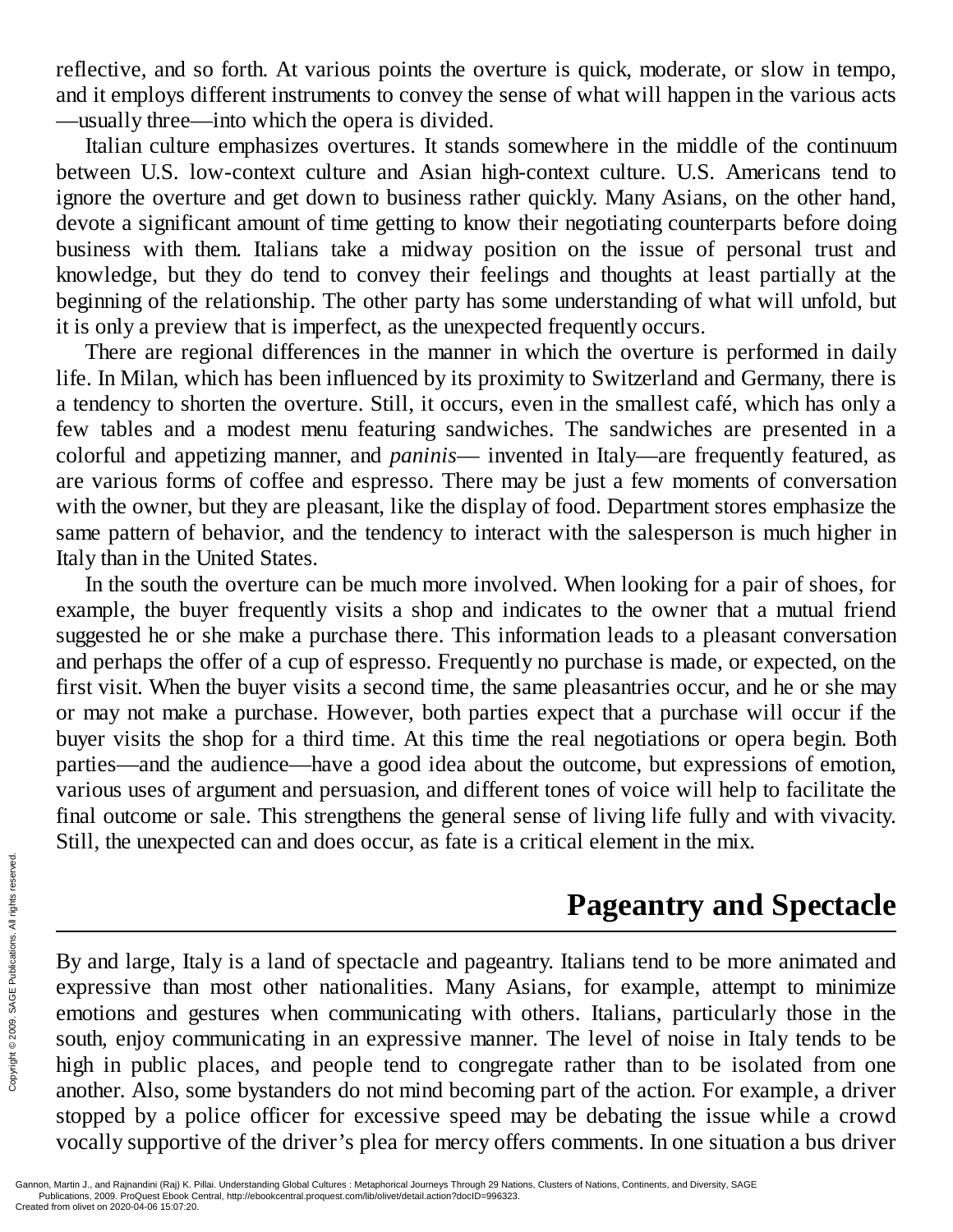argued with a mother that her son, who was obviously not a child, should pay the adult rather than the child's fare, but he also had to argue with the many other passengers who vehemently came to her defense.

Once the overture is done and the curtain goes up, the audience is greeted by a set so visually stunning that it elicits applause. This is the beginning of the pageantry and spectacle. They play such an important role in Italian life that people and things frequently tend to be judged first and foremost on their appearances.

Barzini (1964) in his classic portrait of the Italians points out that the surface of Italian life, playful yet bleak and tragic at times, is similar to what has occurred in Italian history and has many of the characteristics of a show. It is, first of all, unusually moving, entertaining, and unreservedly picturesque. Second, all of its effects are skillfully contrived and graduated to convey a certain message to, and arouse particular emotions in, the bystanders. Italians are frequently great dramatic actors, as we might expect of the creators of the opera. Current portraits of Italy in best-selling books, such as *Under the Tuscan Sun*, reaffirm Barzini's descriptions, suggesting that cultural change in Italy is occurring slowly in many areas.

The first purpose of the show is to make life acceptable and pleasant. This attitude can largely be explained by the circumstances of history, both natural and man-made, where four active volcanoes, floods, earthquakes, and continuous invasions by outsiders have created a sense of insecurity. Italians tend to make life's dull and insignificant moments exciting and significant by decorating and ritualizing them. Ugly things must be hidden; unpleasant and tragic facts are swept under the carpet whenever possible; and ordinary transactions are all embellished to make them more stimulating. This practice of embellishing everyday events was developed by a realistic group of people who tend to react cautiously because they believe that catastrophes cannot be averted but only mitigated. Italians prefer to glide elegantly over the surface of life and leave the depths unplumbed (Barzini, 1964).

The devices of spectacle do not exist simply because of the desire to deceive and bedazzle observers. Often, to put on a show becomes the only way to revolt against destiny and to face life's injustices with one of the few weapons available to a brave people, their imagination. To be powerful and rich, of course, is more desirable than to be weak and poor. However, it is frequently difficult for the Italians, both as a nation and individually, to have both power and wealth.

#### **The Importance of** *Garbo*

This eternal search for surface pleasures and distractions is accompanied by *garbo*. Although this term cannot be translated exactly, it is the finesse that Italians use to deal with situations delicately and without offense. *Garbo* turns Italian life into a work of art. Italians tend to have a public orientation, are willing to share a lot, and are used to being on stage at all times. The Importate  $\frac{1}{2}$ <br>  $\frac{1}{2}$  This eternal<br>
Although this te<br>
situations delicated for a pu<br>
times. As this described.<br>
As this described from and Rajnandini (Raj) K. P<br>
Cannon, Martin J., and Rajnandini (Raj) K. P<br>

As this description suggests, many Italians wish to portray a certain image to those around them. This is termed *la bella figura*, which Brint (1989) has defined as the projection of "a confident, knowing, capable face to the world." Wilkinson (2007a, p. A5) expands on this definition by pointing out that *la bella figura* represents the Italian obsession that allows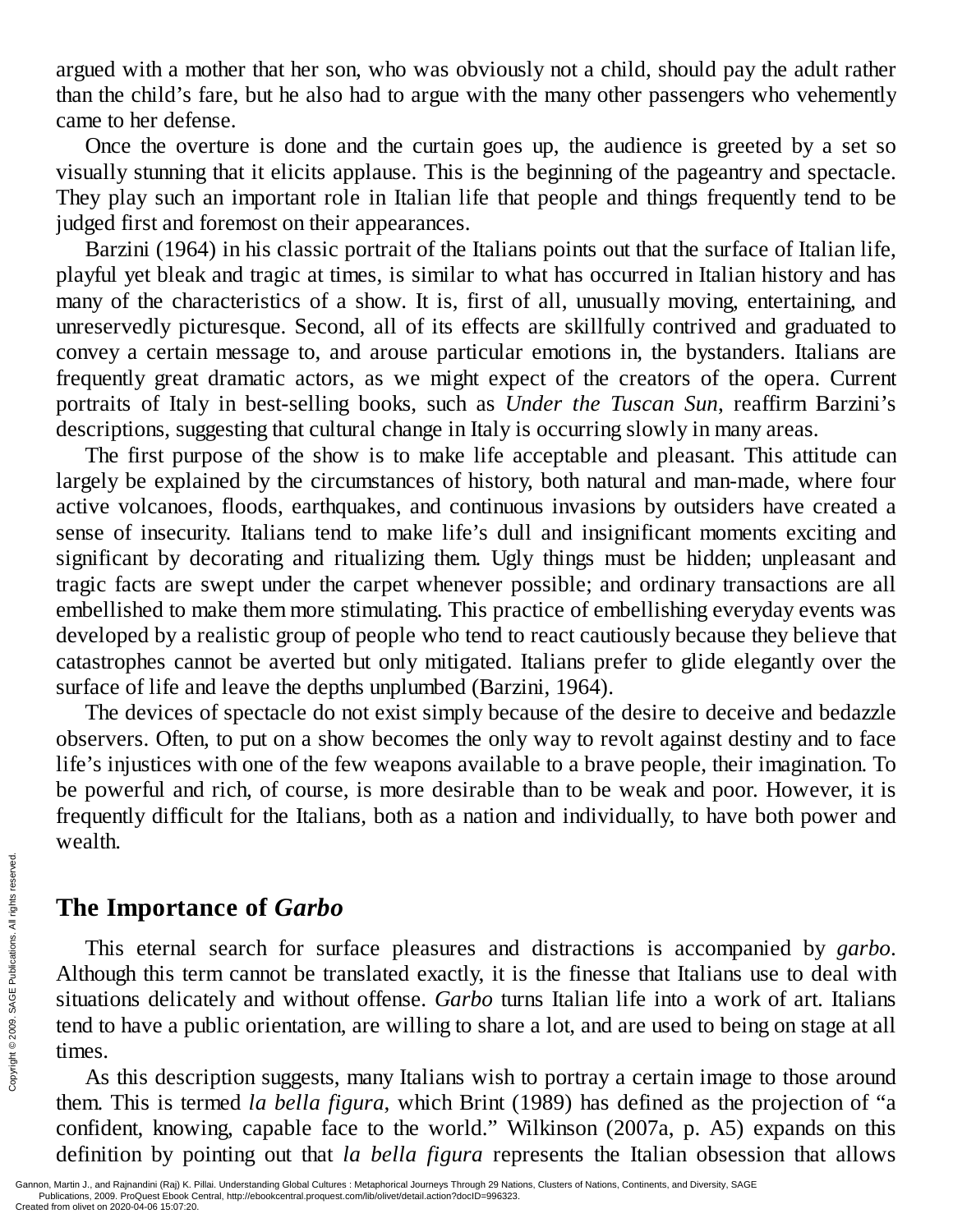substance to be ignored for style; it is the art of public performance.

The importance attached to impressions is shown in the basic document of the Italian republic, the constitution. In the U.S. Declaration of Independence, the first of the self-evident truths is that all men are created equal. In the Italian constitution, the first basic principle is that "all citizens are invested with equal social dignity"(Levine, 1963). Similarly many Italians would rather sit inside their home than go outside and make a bad impression. Wilkinson (2007a) describes the extreme pursuit of *la bella figura* in Italy among those who are wealthy but not sufficiently wealthy to pay for this pursuit from their perspective as to what is expected. They have joined a club that allows them to rent either a prestigious car for an afternoon or to obtain an impressive but temporary collection of paintings on their walls for a party. While such ostentatious displays are common in other nations, Italy seems to outshine many if not all of them in this regard.

A large number of Italians pursue *la bella figura* through material possessions. Giving a good impression, not only with demeanor but with material wealth, is important. Various explanations have been offered for this tendency, including years of domination by foreign nations, overcrowding in various areas, and natural disasters. Whatever the explanation, it seems that the creation of a show through an eternal search for pleasures and distractions is an attempt to deal with the difficult realities of everyday life.

The Italian reliance on spectacle and *garbo* or turning life into a work of art helps people solve most of their problems. Spectacle and *garbo* govern public and private life and shape policy and political designs. They constitute one of the reasons why Italians have excelled in activities in which appearance is predominant. During medieval times Italian armor was the most beautiful in Europe: It was highly decorated, elegantly shaped, and well-designed but too light and thin to be used in combat. In war the Italians preferred German armor, which was ugly but more practical. Similarly, on the occasion of Hitler's visit in 1938, Rome was made to appear more modern, wealthy, and powerful with the addition of whole cardboard buildings, built like film sets.

Italians believe that "anybody can make an omelet with eggs" and that "only a true genius can make one without" (Barzini, 1964). For example, warfare during the Renaissance, as it was practiced outside of Italy, consisted of the earnest and bloody clash of vast armies. The army that killed more enemies carried the day. But in Italy warfare was an elegant and practically bloodless pantomime. Highly paid leaders of small companies of armed men staged the outward appearance of armed conflict, decorating the stage with beautiful props, flags, colored tents, horses, and plumes. The action was accompanied by suitable martial music, rolls of drums, heartening songs, and blood-chilling cries. The armies convincingly maneuvered their few men back and forth, pursued each other across vast provinces, and conquered each other's fortresses. However, victory was decided by secret negotiations and the offer of bribes. It was, after all, a civilized and entertaining way of waging war. Although this approach often left matters as undecided as warfare practiced elsewhere, it cost less in money, human lives, and suffering.  $\begin{array}{ll} \frac{1}{2} & \text{practically blood} \ \text{the outward app} \ \text{colored tents, h} \ \text{rolls of drums} \ \text{maneuvered the} \ \text{conquered each} \ \text{the offer of brib} \ \text{dis} \ \frac{1}{2} & \text{in} \ \frac{1}{2} & \text{in} \ \text{the offer of brib} \ \text{this approach of money, human li} \ \text{C} & \text{R} & \text{The image} \ \text{C} & \text{The image} \ \text{C} & \text{The image} \ \text{C} & \text{The image} \ \text{C} & \text{The image} \ \text{C} & \text{The image$ 

#### **Church Ritual**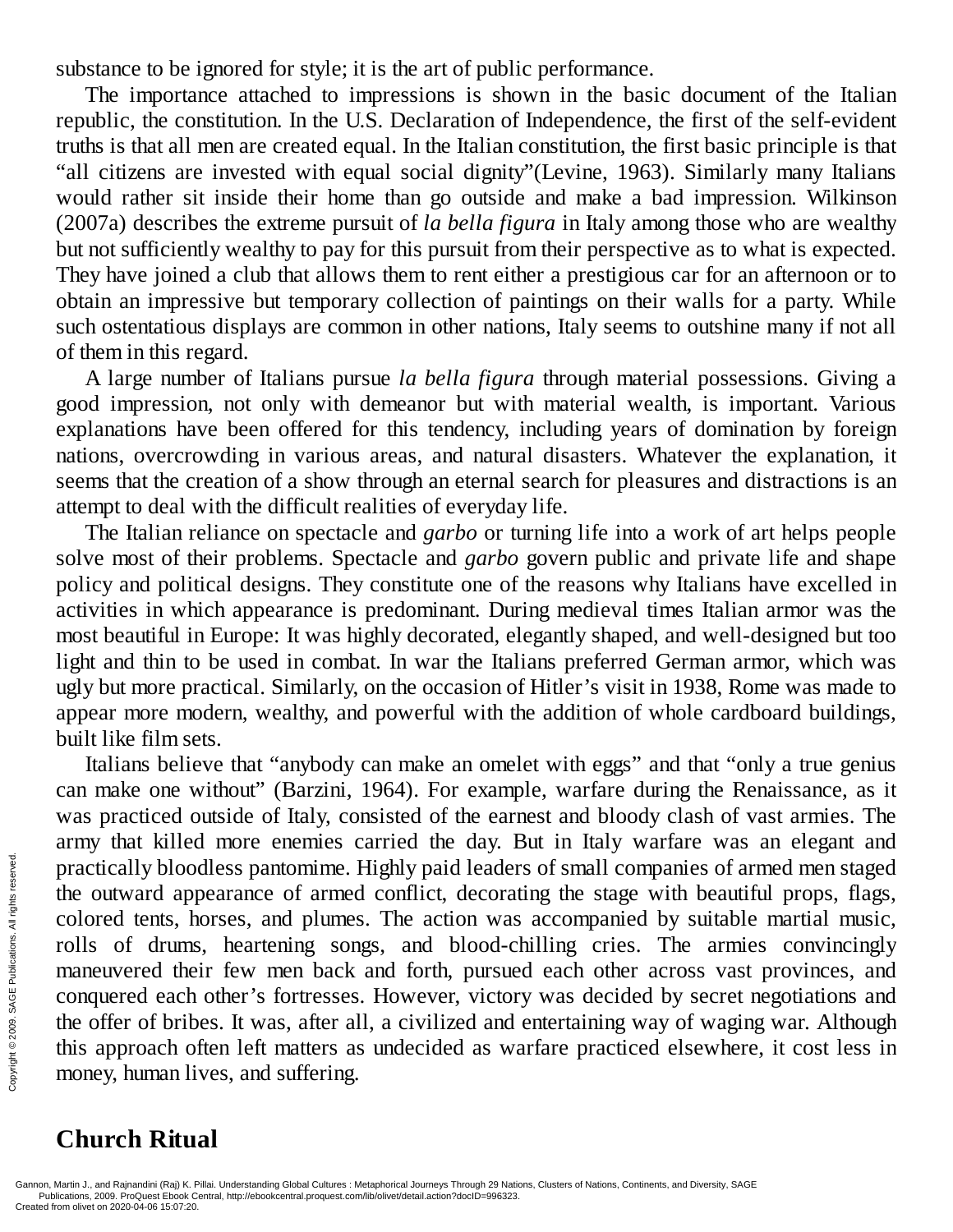The operatic pageantry of Italian life also occurs in the rituals of the Catholic Church, which still exercises considerable political and cultural power ("By Hook," 2007). Italians prize these rituals for their pageantry, spectacle, and value in fostering family celebrations more than for their religious significance. Many Italians view the church, much like the opera, as a source of drama and ritual but not authority. Although they do not attend church regularly, the church still exerts a strong cultural and social influence on their behavior, and almost all Italians identify themselves as Catholics.

Furthermore, the spectacle of Italian life is quite apparent in the area of communications. Italians tend to be skilled conversationalists. Onlookers can frequently follow the conversation from a distance because of the gestures and facial expressions that are employed to convey different emotions. Similarly one can understand many of the actions that take place in an opera without fully understanding the words the actors are singing.

Although Italians tend to be emotional and dramatic, decisions are influenced rarely by sentiments, tastes, hazards, or hopes but usually by a careful evaluation of the relative strength of the contending parties. This is one of the reasons why, when negotiating even the smallest deal, Italians prefer to look each other in the face. They read the opponent's expression to gauge his or her position and can thus decide when it's safe to increase demands, when to stand pat, and when to retreat.

Transparent deceptions are employed to give each person the feeling that he or she is a unique specimen of humanity, worthy of special consideration. In Italy, few confess to being "an average man." Instead they persuade themselves that they are "one of the gods' favored sons" (Barzini, 1964).

The operatic Italians must always project a capable face to the world. Therefore, they prefer to engage only in work that will create the image of confidence and intelligence. In Italy middle-class people tend to work when they have a profession and not while being a high school or university student. In fact, many lower level jobs such as waiting on tables are fulltime in nature and not readily available to students. In the universities, students specialize immediately in their first year and do not dabble, as is the custom in the United States. However, there is no set term for most university careers—for example, 4 years devoted to undergraduate work and 3 years to law school—and so many Italians spend more time in school than their U.S. counterparts.

#### **Business Negotiations**

Pageantry and spectacle also apply to business presentations and negotiations. When presenting ideas during such negotiations, managers are expected to ensure that the aesthetics of the presentation are clear and exact; they should demonstrate a mastery of detail and language and be well organized. Polish and elegance count for a great deal. However, although pageantry is important in business presentations and negotiations, Italians also tend to expect good-faith bargaining. **Example 2020**<br> **CREATER FROM SET CREATER FROM SAGE PROPAGATION**<br> **CREATER FROM SACE PROPAGATION**<br> **CREATER FROM SAGE PROPAGATION**<br>
CREATER FROM SAGE PUBLICATION CONDIT WHAT IS the to do<br>
CRANON, Martin J., and Rajnandini

Most if not all Italians feel that it is infinitely better to be rich than to seem rich. But if a man or a nation does not have the natural resources necessary to conquer and amass wealth, what is he to do? The art of appearing rich has been cultivated in Italy as nowhere else. Little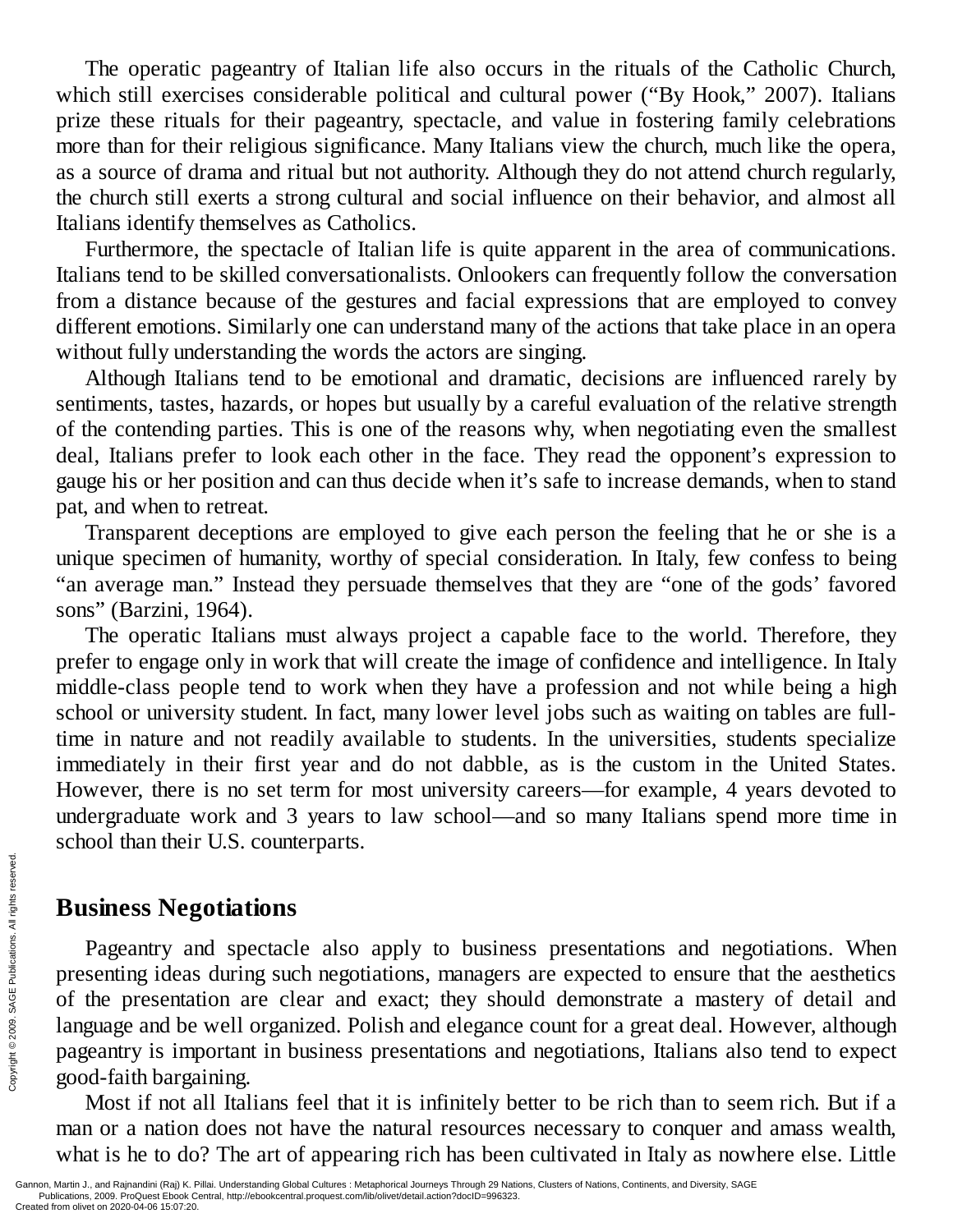provincial towns boast immense princely palaces, castles, and stately opera houses. Residents of some small coastal villages have completed elaborate paintings on the rocks that can be seen from the sea to give the illusion of wealth and prosperity. In spite of economic difficulties many Italians wear good clothes, drive shining cars, and dine at expensive restaurants. However, some of these people may have few material possessions. Decoration and embellishment are important so that the realities of economic insecurity, uncertainty, and a scantily endowed land can be changed into a spectacle of illusion.

The pageantry of Italian life is highlighted by its lack of a rigid social hierarchy. There is no permanent and rigid class structure in Italy. Rather, there are conditions on which a person is judged. These include occupation and the amount of authority a person has in that role, education, ancestry, and, in most instances, wealth. However, the major focus is placed on social behavior. The Italians term this focus *civilta* or the extent to which someone is acculturated to the norms of the area (Keefe, 1977). These norms include styles of dress, manners, and participation in the local community.

Position in the social hierarchy can be clearly judged by the amount of respect shown to a person and his or her family by the members of the community. However, respect is also associated with age and family position. Younger people will almost always show deference to older people, just as children show respect for parents.

Class consciousness and the social hierarchy will inevitably change as a result of industrialization, massive migration to urban areas, low birth rates, an aging population, and the Americanization of Italian youth. However, certain titles still command much respect. These include doctor, lawyer, and professor. Many people feel honored to speak to or have affiliations with someone holding such a title and will refer to him or her in a respectful, subordinate manner.

One final example of pageantry is appropriate, especially because it shows how some other cultures are similar to that of Italy (see Chapter 23, "The Mexican Fiesta"). Once a year in every village and city there is a celebration in honor of its patron saint (*santo patrono*) in which a parade is featured. The statue of the saint is placed in the lead position in the parade, followed by the clergy, members of the upper classes, and then all other citizens. A celebration follows in the piazza or town center. This traditional festival and parade help to strengthen the feeling of solidarity and permit people to escape from the regular routine in a dramatic, spectacular, and fun-filled manner.

The reliance on spectacle must be clearly grasped if one wants to understand the Italians. Spectacle helps people solve most of their problems and governs public and private life. It is one of the reasons why Italians have always excelled in activities in which impressions are important: architecture, decoration, landscape gardening, opera, fashions, and the cinema. Expectacular, and<br>  $\frac{1}{2}$  Spectacle helps<br>
one of the reasonness<br>
important: archives in a<br>
served from and  $\frac{1}{2}$ <br>  $\frac{1}{2}$ <br>  $\frac{1}{2}$ <br>  $\frac{1}{2}$ <br>  $\frac{1}{2}$ <br>  $\frac{1}{2}$ <br>  $\frac{1}{2}$ <br>  $\frac{1}{2}$ <br>  $\frac{1}{2}$ <br>  $\frac{1}{2}$ <br>

### **Voice**

Italians tend to believe that their language is the most beautiful one in the world. Much of the beauty of the Italian language derives from the fact that it has a higher proportion of vowels to consonants than all or most languages, which gives it something of a musical effect. Italians put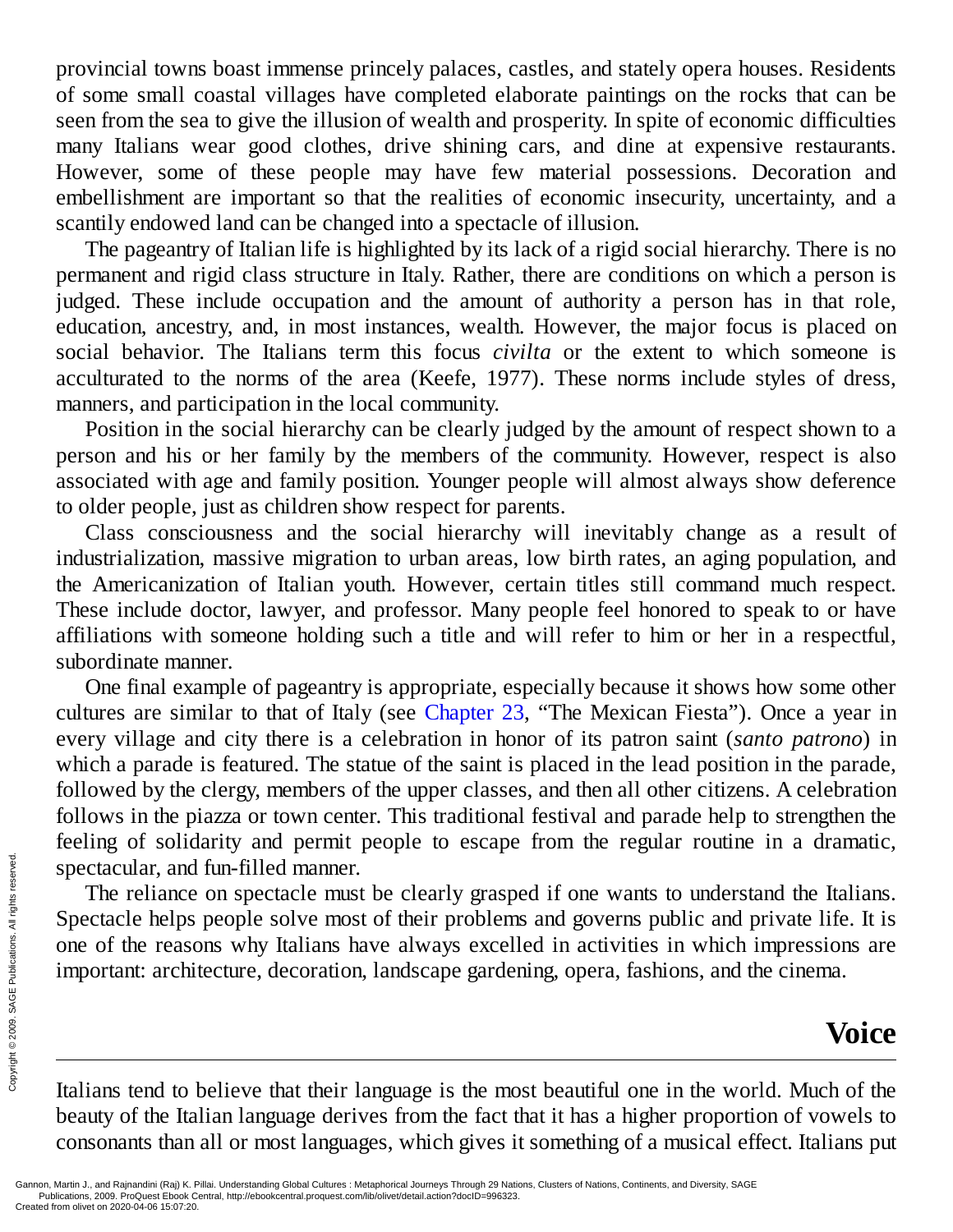great emotion into their language, speaking with passion, rhythm, and changing tonality. It is the quality of the way people speak that is of utmost importance, and this bias is replicated in the opera in that there are several strikingly different types of voice registers such as the soprano and the bass. And, like the opera, the sound and cadence of the communication play a role at least equal to the content of what is said in getting the message across. Italians are often much more interested in engaging and entertaining their listeners than in conveying their thoughts accurately.

Perhaps the most difficult operatic singing is associated with bel canto, or beautiful singing, introduced by the romantic Italian composer Vincenzo Bellini. This form of music requires extraordinary exertion and ability on the part of the singers, especially when they are singing together to express their thoughts and emotions. Bel canto is so difficult a form of opera that only a limited number of singers can perform it effectively, and only Italian composers have been successful in writing music in this style.

Italians tend to talk louder than many other nationalities, but more so in the south than in the north. At meetings or informal gatherings individuals talk simultaneously and begin to raise their voices without realizing that they are doing so. Stories are told with passion, anger, and joy. The air in Italy is filled with so many voices that one must frequently talk in a loud voice to be understood, thereby increasing the total uproar.

#### **Speech and Gesture**

Oral communication in Italy is something of a show itself. Speaking is punctuated by elaborate gestures, befitting the Italian operatic tradition. Whatever the section of the country, Italians talk with their hands. Quick, agile expressive movements of the hands, arms, and shoulders contribute emphasis and sincerity to the spoken words and facial expressions. For instance, a man thinking about buying fish in a market empties his imaginary waist pocket when he is told the price and walks away without a word (Willey, 1984).

However, the gestures are not, as many believe, unrealistically exaggerated. In fact, the gestures are so realistic that they may be unapparent. The acting of the opera singers, directly derived from the Italian's natural mimicry, contributes to the erroneous impression of excessive exaggeration. In reality, Italian gestures are based on natural and instinctive movements and can therefore be understood by the inexperienced at first sight. Many of these gestures have been traced back to classical antiquity (de Jorio, 2000).

In addition to gestures, Italians sometimes employ flattery and polite lies to make life decorous and agreeable. The purpose is to reduce the turbulence of day-to-day living and to make life more acceptable. Flattery somehow makes the wariest of men feel bigger and more confident, similar to the larger-than-life opera singer. This perspective accounts for the fact that Italians sometimes make promises they know they cannot fulfill. Small lies can be justified to give pleasure, provoke emotion, or prove a point. This applies not only to the businessman who swears with soulful eyes that he will deliver his product on a certain day (and does so a month later) but also to officers of government cabinet rank. Ministers will promise an appointment, will confirm it and reconfirm it, but on the appointed day will find an excuse for evading the appointment. Casualness toward promises is part of accepted Italian behavior. Example the contribution of the apple of the created from olivet on 2020-04-06 15:07:20.<br>Created from olivet on 2020-04-06 15:07:20. Created from olivet on 2020-04-06 15:07:20.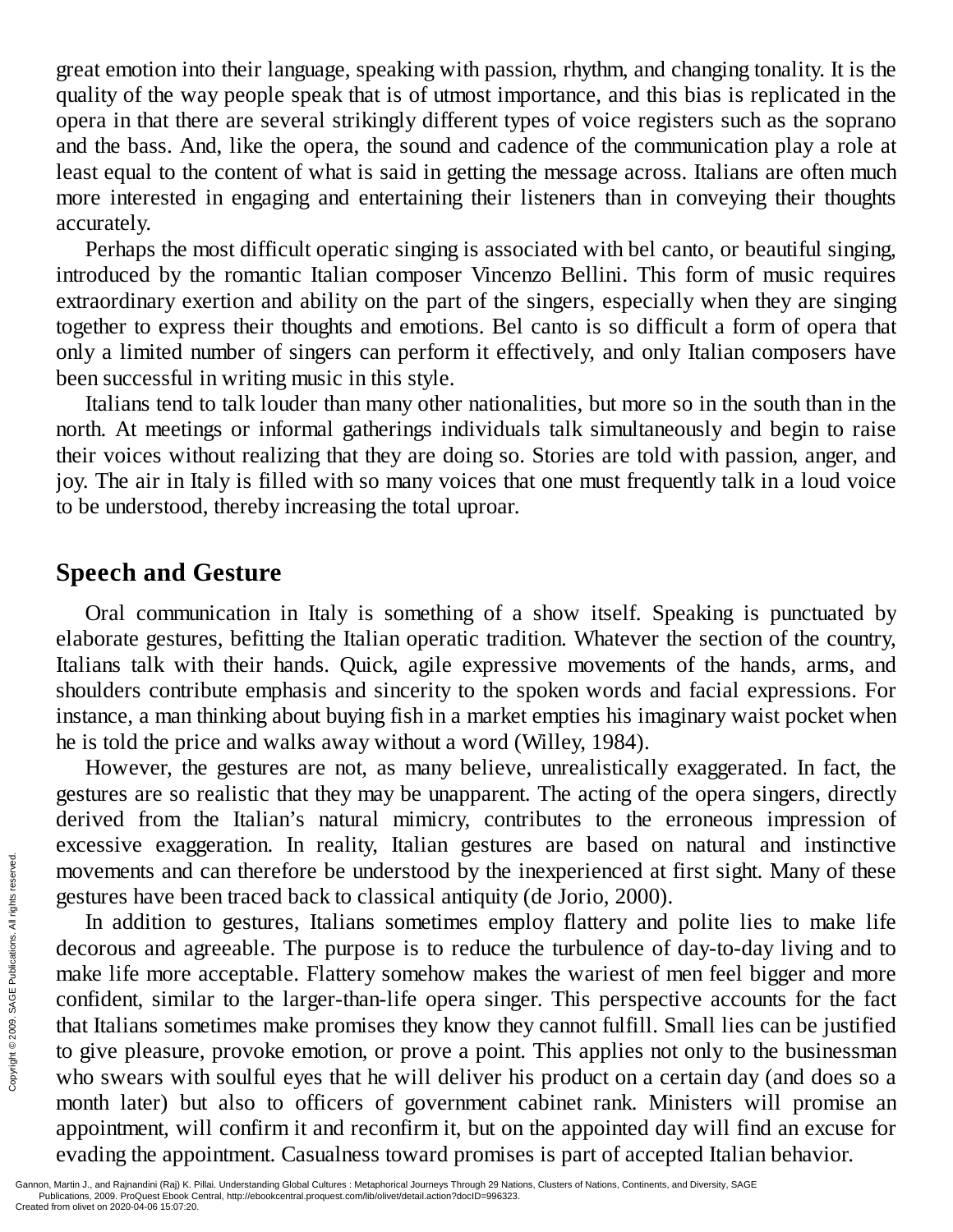#### **Contentious Spirits**

Contentiousness is generally not far below the surface of the Italian personality. This argumentativeness surprises many because it is discordant with the usual Italian demeanor. Yet the accusatory words shouted by offended drivers, the sidewalk conversations that often sound like arguments, and the tedious monologues by Italians reciting some imagined wrong they've suffered testify to the argumentative side of Italians. For most Italians controversy is a hobby or a sport, something in which they take immense pleasure (Levine, 1963).

Italians are frequently portrayed as joyful people with an operatic song on their lips. This is not completely accurate. They can also be rather somber, just as many of their operas end in death and tragedy. This dark side is emphasized through humor, which tends to be more insulting than witty. Humor generally implies the ability to detach oneself from the object of wit. However, the Italians tend to be passionate people who easily identify with what they are talking about.

Italians make up for this type of humor by analyzing everything around them through conversation. Talking is a great pastime for most Italians, who frequently meet in cafes to discuss the latest news. Privacy is frequently lacking in any Italian community, even though Italians say they mind their own business. Unlike the reserved Englishman, an Italian is apt to tell an acquaintance of a half hour's standing all about his or her financial status, family health problems, and details of current emotional attachments. The Italian love of conversation as a pastime usually limits the chances of something secret staying so for very long, and it is this love of conversation (and voice) that is intimately related to externalization, the fourth characteristic of the opera.

### **Externalization**

Externalization refers specifically to the fact that feelings and emotions are so overwhelming that people must express them to others. It also refers to the assumption that the event is more important than the actions of one individual, which is consistent with the Italian reaction to catastrophes and uncertainty described previously. That is, the drama is of more significance to the viewers or community than to the individuals because of its symbolism and generality. This pattern of behavior is the opposite of the Anglo-Saxon mode, which emphasizes that people should control emotions and not express them or, as the British say, keep a stiff upper lip (see Chapter 17). At Italian funerals, for instance, there is no shame in showing emotions, and both women and men cry openly and profusely to express what they feel. Similarly a major victory such as a World Cup Championship is accompanied by excessive noise, large gatherings in piazzas, and communal festivities at which everyone talks excitedly and simultaneously. Although there will be some drinking, the Italians do not tend to emphasize this aspect of victory as much as do the English and U.S. Americans. Exerced from olivetario 2009. Predict Created from olivet on 2020-04-06 15:07:20.<br>Created from olivet on 2020-04-06 15:07:20.<br>Created from olivet on 2020-04-06 15:07:20.

Given their emphasis on externalization, it is generally not wise to ask Italians: How do you feel? Unlike Anglo-Saxons, who will usually give a cursory reply, the Italians may well describe in minute detail all of their aches and pains, what the doctors have prescribed for them, and even the most intimate details of any operations they have experienced.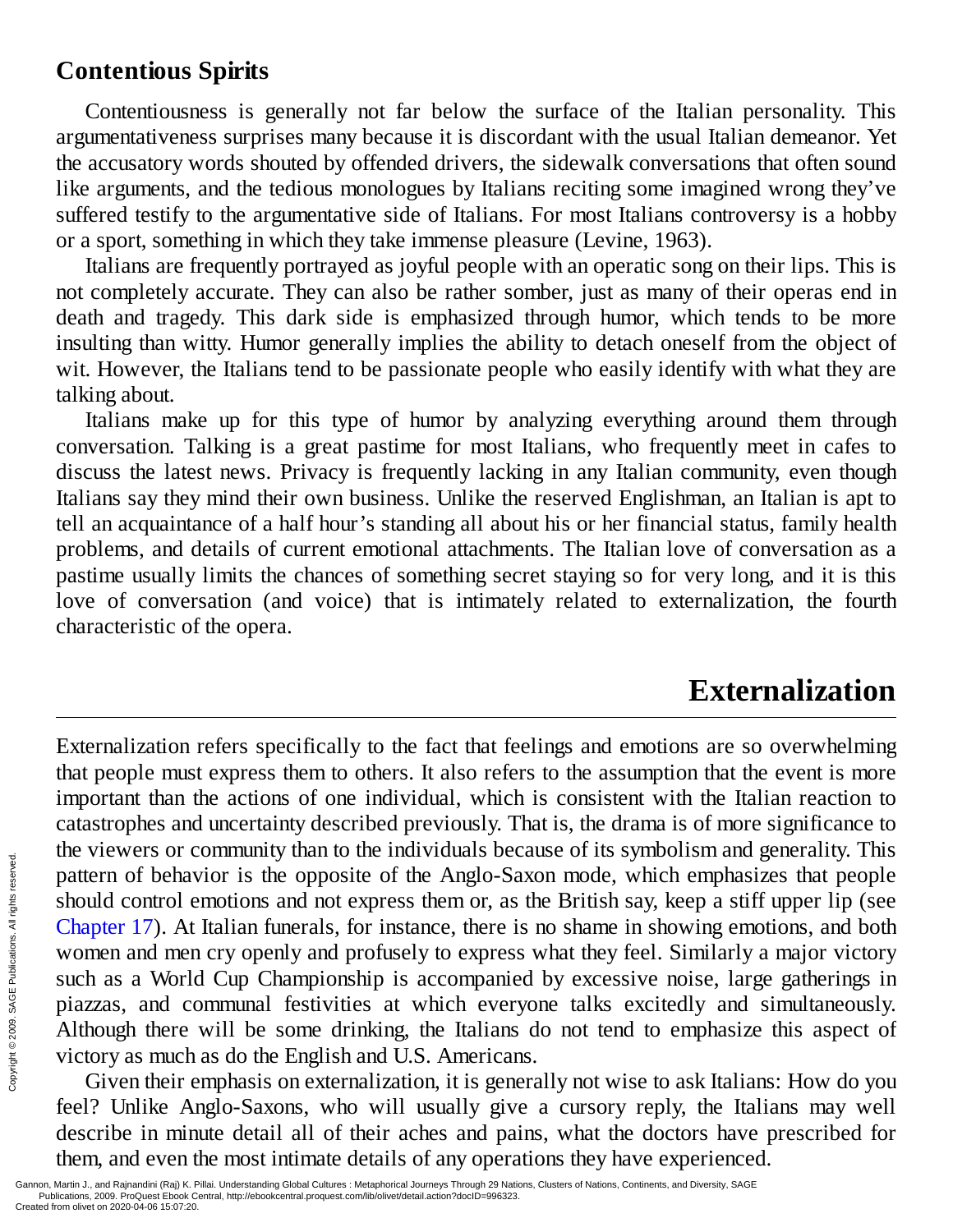Because of the importance of drama in everyday life, Italians value the piazza as the center of every town and village. It is the stage on which people gather to share conversation and relate experiences. The actions that take place in the piazza are minor dramas of Italian life. Most people do not schedule meetings with others, but everyone knows that gatherings will occur at regular times at the piazza, usually around noon and at 5 or 6 p.m. after work, and it is easy to see old friends and acquaintances and make new ones. This pattern of strolling (*fare la passeggiate*) is in sharp contrast to the German *spatziergang*, which occurs primarily on Sunday afternoons. Even in Italian cities where there is no central piazza, it is well-known that certain avenues serve as substitutes for them, and the village-like behavior is replicated along them. On these avenues there are many outdoor cafes at which people meet and greet one another, and sometimes there are even small open-air areas with benches that are miniature replicas of the village piazza. As might be expected, Italy has far more bars and restaurants per capita than comparable European nations: 257 inhabitants per café and restaurant in Italy versus 451 for Britain, 795 for France, 558 for Germany, and 778 for Spain (Richard, 1995). An Italian doctoral dissertation has wedded the importance of externalization with changing cultural circumstances by suggesting that the large piazza is more descriptive of southern Italy whereas bars (and the adjoining small parks) are more descriptive of northern Italy (Venezia, 1997).

#### **The View From the Piazza**

Italians tend to be great spectators of life. The show at the piazza can be so engrossing that many people spend most of their lives just looking at it. Café tables are often strategically placed in such a way that nothing of importance will escape the leisurely drinker of espresso. A remarkable result of this pastime occurred when an old woman died at her window and 3 days passed before any of her neighbors thought that something might be wrong with the immobile figure.

Foreigners are frequently impressed by the fact that many Italians seem to be doing their jobs with whole-hearted dedication and enthusiasm. This does not mean that these Italians do everything with efficiency, speed, and thoroughness. Rather, they frequently complete their jobs with visible pleasure, as if work were not man's punishment. However, when the visitors look closely at the actions of Italians, they realize that many Italians have a theatrical quality that enhances but slightly distorts their actions.

In the opera the best example of externalization is the crowd scene. There are so many crowd scenes in Italian opera that some writers have identified them as one of its essential characteristics. Members of the crowd represent the chorus for the lead singers, and there is a dynamic interplay between the lead singers and the chorus. This interplay is analogous to the behavioral dynamics in a small village in which there is a problem and everyone will comment on it in the piazza. Created from olivet on 2020-04-06 15:07:20. Created from olivet on 2020-04-06 15:07:20. Created from olivet on 2020-04-06 15:07:20.

There is little if any private life for most Italians. Everything of importance occurs in public or is at least discussed in public. There is no word for privacy in the Italian language, and information is widely shared. There are some regional differences, as northern Italians tend to be more reserved than southern Italians. However, once a person is perceived to be a member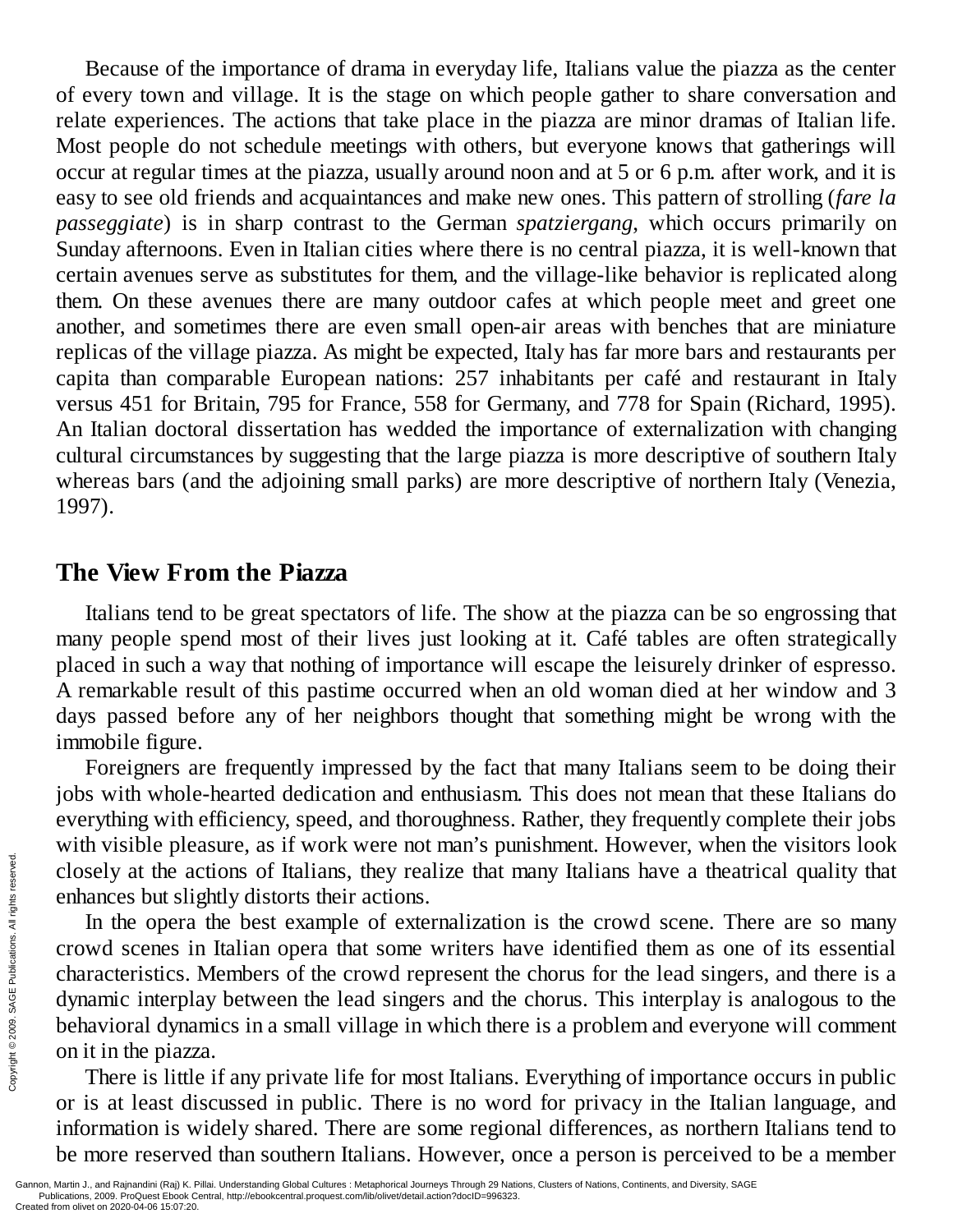of the community, it is assumed that he or she will externalize, at least to some degree, when in public.

Business confidentiality can be a problem in Italy. Everyone discusses secret business negotiations with friends and family as well as the press. Therefore leaks are common for most large business deals. The media in Italy are volatile and speculation-prone due to people's interest in their neighbors' activities. Hence ordinary business dramas become a theater with a large audience of spectators. Furthermore, to uncover corruption and tax evasion, the government has dramatically increased the use of wiretapping of phone conversations in recent years, which makes keeping secrets even more difficult. The Italian think tank Eurispes estimates that the government spent nearly \$1.6 billion on nearly 200,000 phone call intercepts between 2000 and 2005 (Wilkinson, 2005).

#### *La Bella Figura*

We have already indicated that dressing is important to Italians, as it represents pageantry and spectacle in the form of *la bella figura*. Dressing is also an aspect of externalization, as it is an outward expression of the emotions that Italians feel and want to convey. Italians dress differently in public than at home at least in part for this reason. In the business environment clothing is well tailored and sophisticated. Through their clothing Italians externalize the feeling of confidence.

Many aspects of daily life yield endless opportunities for drama. A well-known example of externalization is Italian driving behavior. In the larger cities such as Rome and Naples, drivers blow their horns impatiently, swear at one another, gesture colorfully, and drive in a dramatic and seemingly reckless manner. To Italians, such behavior is normal because it allows them to communicate with others even when behind the wheel. Even when two drivers get out of their cars to confront one another, they rarely come to blows, although their gestures, body movements, shouts, and the torrent of words would lead the onlooker to the conclusion that blood will be spilled. The drama of the occasion is what gives Italians emotional satisfaction.

Even politics takes on a dramatic and entertaining edge, especially during elections. Television coverage of such events is said to have somewhat of a carnival atmosphere (Brint, 1989). Such an atmosphere reflects the Italian penchant for pageantry, voice, and externalization. Even though the Italian political system is changing radically, as discussed below, we can expect that such drama will continue to be part of the political process.

Feelings and emotions are expressed through direct communications and through subtleties in Italian culture. The Italian history of natural disasters and foreign invasions has created a fear of the unpredictable. This fear can be detected behind the Italians' peculiar passion for geometric patterns and symmetry that can be easily destroyed (Barzini, 1964).

Weddings are considered the highlights of life and constitute an excellent example of externalized behavior. In fact, the wedding scene is quite common in Italian opera. Italians often save for a lifetime to marry their daughters off in an appropriate manner. Guest lists frequently include the entire village. The wedding ritual is often something of a mini-opera, beginning with the bridal party traveling in open automobiles to the church, with relatives and Example the UPLACE of the UPLACE of the UPLACE of the UPLACE of the UPLACE of the UPLACE of the UPLACE of the UPLACE of the UPLACE of the UPLACE of the UPLACE of the UPLACE of the UPLACE of the UPLACE of the UPLACE of the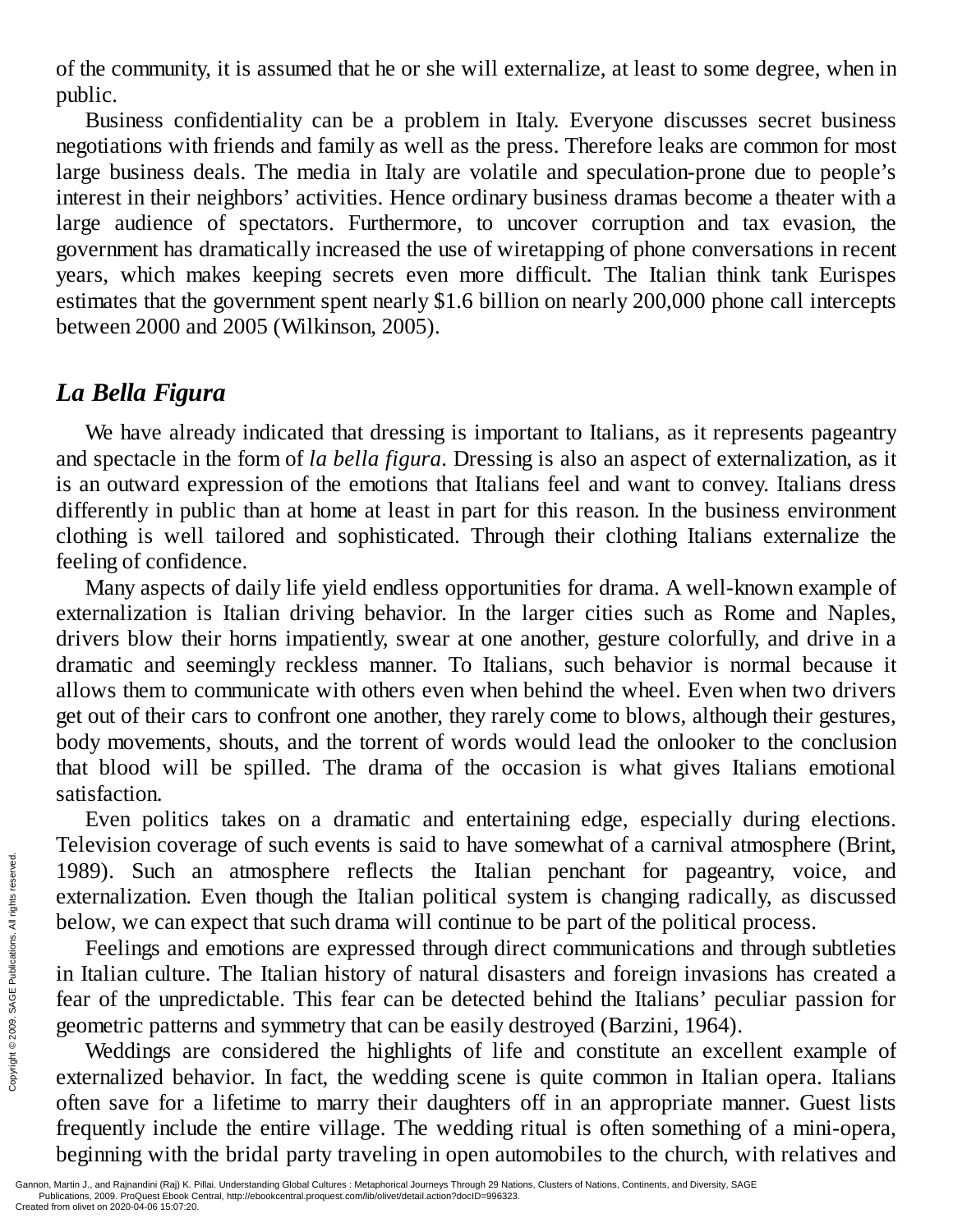friends following. The success of the wedding ritual is judged by the number of cars, the size of the crowd, and the feast served. Parents are content to spend years of savings and even get into debt to correctly carry out the social obligations of a society that may, in the eyes of outsiders, be living at a subsistence level but that carries on ancient traditions with real satisfaction (Willey, 1984). Throughout the wedding ritual the emotions of sadness and joy are expressed by all. It is not uncommon for both the bride and her father to be crying while walking down the church aisle.

#### **Family Ties**

The family and the extended kinship group are the basic building blocks for externalization. Familial relationships tend to be close and emotional, and the behaviors found in the piazza are replicated within the family. The family is generally seen as one's greatest resource and protection against all troubles. For example, children are critically important, and normally everything is done for them, even to the extent of satisfying their smallest wishes. Parents often go without comforts to pamper their children and to see that they go to school and reach a higher rung on the social ladder. This attitude can be directly linked to the constant influx of foreigners who compete with the Italians for jobs, to rapidly changing governments, and to the overwhelming natural disasters that have characterized Italian history. Of course, externalization plays a part in this support, as the family views its children as public expressions of its values and lifestyles.

The Italians themselves see the irony and humor in having family relationships that seem to be excessive. A few years ago a best-selling book, *Mammoni* or "Mamma's Boys" was widely discussed in Italy, and there was even a segment about it on the U.S. TV news show, *60 Minutes*. It is estimated that 40% of Italians between the ages of 30 and 34 still live at home and males far outnumber females at a ratio of 2 to 1 (Peet, 2005). Some unmarried male Italians in this age group also live independently but come home for dinner every night. One mother ironed her son's clothes, including underwear, and shipped them to him weekly by bus; and one town was thinking about introducing a tax on unmarried males over the age of 25.

Furthermore, family connections are often extremely important for handling problems and getting ahead. Outside the family, official and legal authority is frequently considered hostile until proven otherwise. Closeness within the family is transferred to outside relationships and brings a personal edge to most social interactions. This helps to explain why Italians are so demonstrative and why men feel almost no hesitation to show affection to one another.

In the Italian business environment family contacts tend to be necessary to run a successful company. An example of the importance of contacts is the general lack of hiring policies. Hiring is usually accomplished through personal connections and recommendations. Many corporations select people not on the basis of their skills but on the basis of their relationship with employers and their families. Bond and Smith (1998) have reviewed national preferences for various selection techniques, and Italian business is distinctive in that the interview by itself is the preferred alternative, even though this method when used by itself has been shown to be the least effective of all techniques. Example the company. An example of the state of the company. An example of the state of the company. All examples  $\frac{1}{2}$  with employers for various sele itself is the prefit to be the least ef The family represent Expo

The family remains the center and stronghold of Italian life, despite all modern trends,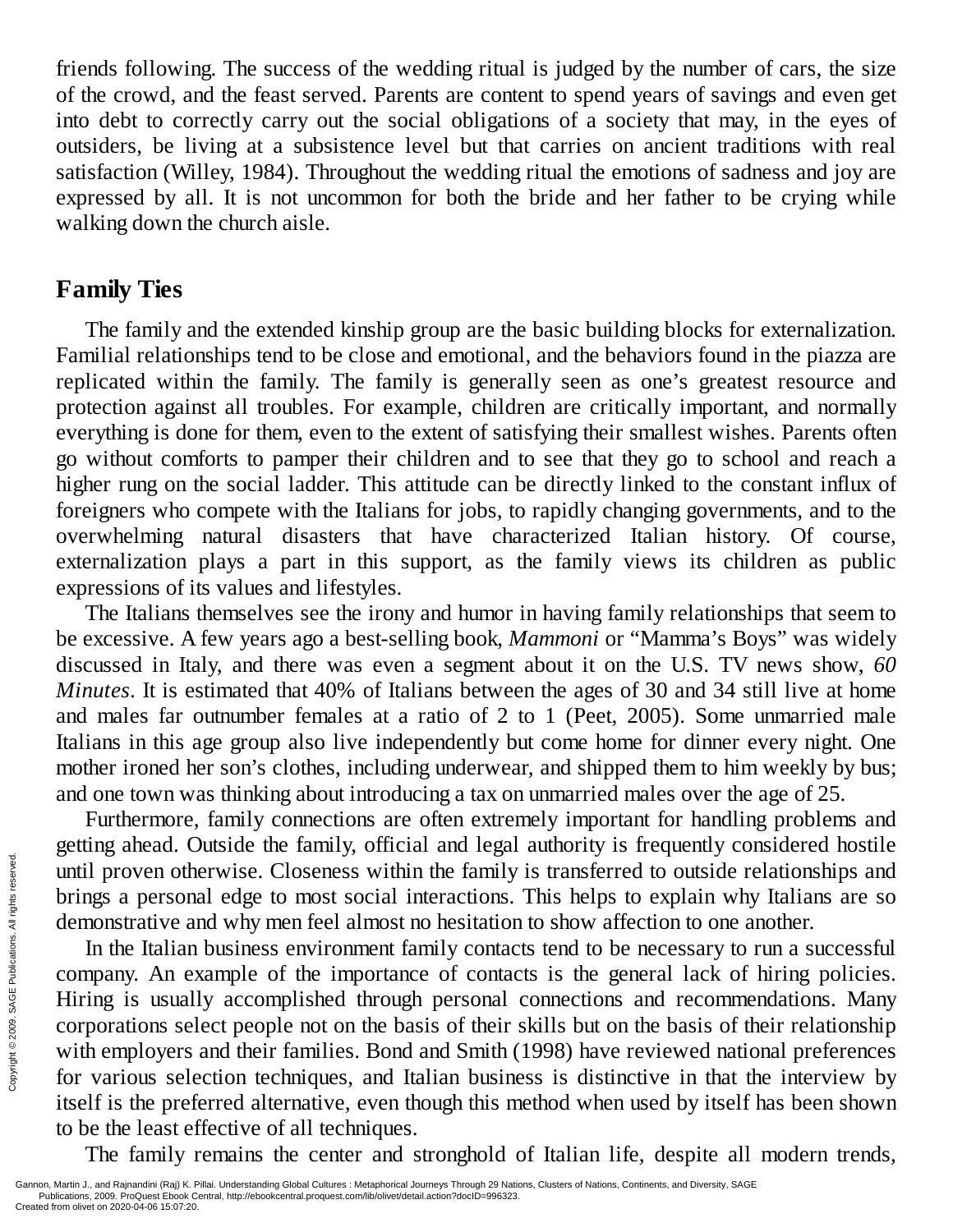where the role of each member is understood and performed as elaborately as any Italian opera. Although men are the official leaders of the families while women are subordinate to them, the reality of family life is much more complex. The main character in the family, who might be compared to the lead tenor, is the father. He is in charge of the family's general affairs. But while he holds center stage, his wife is an equally important figure, like the lead soprano. Although the Italian father is the head of the family, the mother is its heart. While yielding authority to the father, she traditionally assumes total control of the emotional realm of the family. The mother usually manages the family in a subtle, almost imperceptible way; she soothes the father's feelings while avoiding open conflicts. However, the woman of the house frequently has the last unspoken word. The factors that determine the strength of the family are placed in the hands of women. Wives engineer appropriate and convenient marriages, keep track of distant relations, and see to it that everybody does the suitable thing, not for individual happiness but for the family as a whole. The fact that women form the predominant character of Italian life can be seen through many small signs. For example, popular songs frequently highlight the role of mothers, and in some years there are more songs devoted to mothers than to romance.

#### **Gender Issues**

However, Italy tends to be a man's world. When a child is born, the proud parents tie a blue ribbon to the door for a son, but only sometimes do not-quite-so-proud parents of a girl put out a pink ribbon. The principle of male superiority is less strictly enforced in the north than in the south. For example, in some Sicilian villages, unmarried women are supposed to sit indoors during the day when unchaperoned.

Divorce and abortion have recently been legalized in Italy. Legal abortion symbolizes the loosening of individual morals and the breaking of the hold of the Catholic Church over the family. In 1974 civil divorce became legal, but it seems to be more a symbol of social independence than anything else. Not many marriages have actually ended in divorce. For example, there are only 0.8 divorces per 1,000, whereas the comparable figure in the United States is 4.8, second only to Aruba's 5.3. The number of separated couples, however, has increased significantly.

Many Italians view divorce as unacceptable because it chips away at the foundation of the family and entire clans. Others argue that it has not increased in popularity due to the fact that, without husbands, most women would be in dire financial straits. This argument is losing merit as industrialization ushers women into the workforce. Divorce, however, is still viewed seriously. If a man leaves his wife, sometimes the ex-wife will move in with the husband's family while he is ostracized, especially in the South.

The family frequently extracts everybody's first loyalty. Italians raise their children to be mutually supportive and to contribute to the family. Separation from the family is generally not desired, expected, or easily accepted. Things that create conflict in Italian families may be sources of celebration in other cultures. Some normally joyful events that may cause operatic sadness are a job promotion that necessitates moving away from the family, acceptance into a prestigious university in a foreign land, and marriage. While these experiences may be sources Many Italian:<br>  $\frac{1}{2}$  family and entire<br>
without husband<br>
as industrializat<br>
seriously. If a n<br>
family while he<br>
The family f<br>
mutually suppor<br>
desired, expecte<br>
sources of celet<br>
sadness are a jo<br>
prestigious universa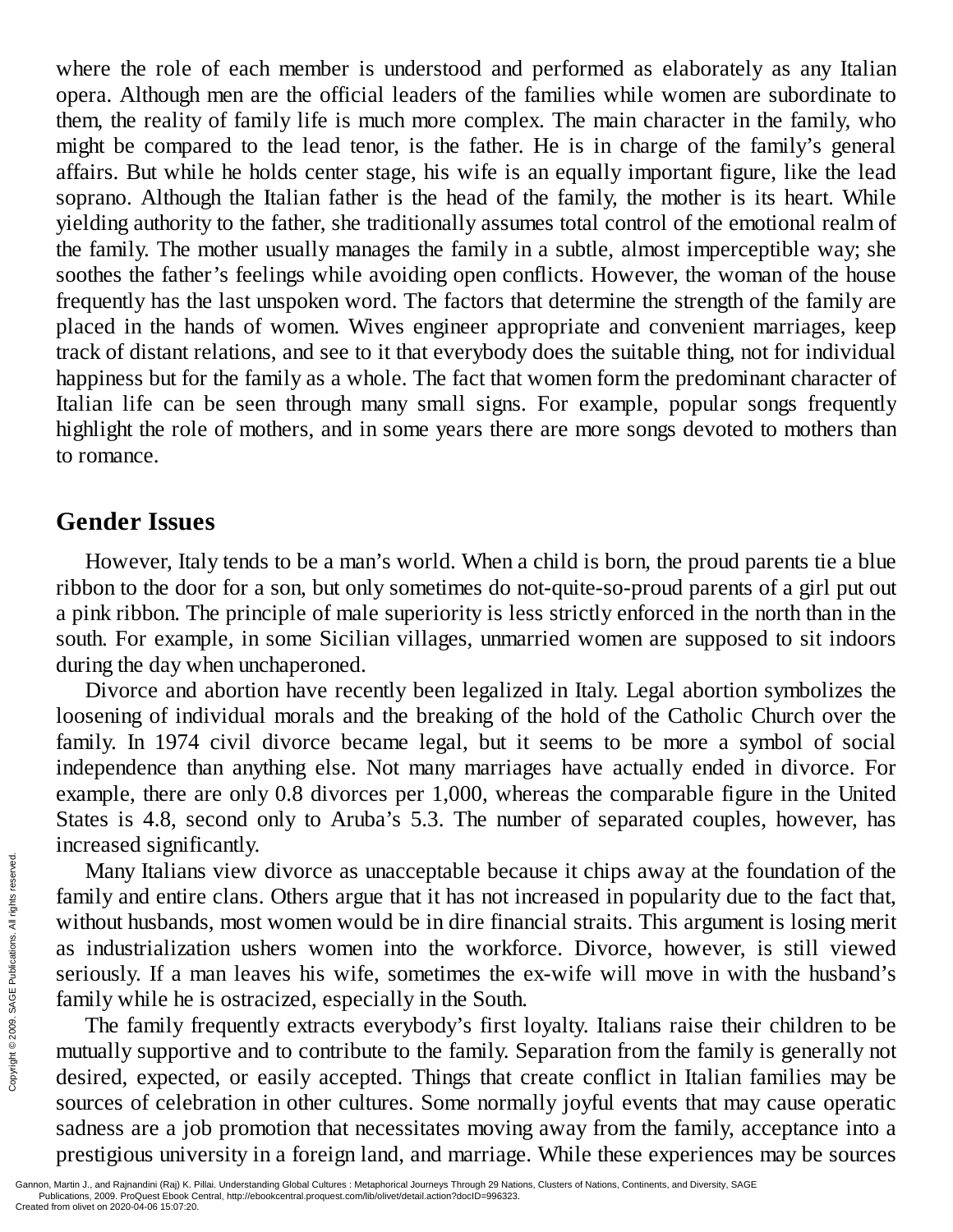of personal growth for the individual, they are likely to be experienced negatively if they weaken the collective sense of family.

Many Italians view education and vocational training as secondary to the security, affection, and the sense of relatedness the family has to offer. Personal identity tends to be derived significantly from affiliation with the family, and also from one's occupation or personal success.

Family connections are extremely important for handling problems and getting ahead. Italians, not wanting to work for outsiders, often start their own family business. The business naturally adds to the solidarity of the family. Closeness within the family is transferred to some outside relationships and brings a personal edge to most social interactions. This helps to explain why Italians, like operatic singers, are emotionally passionate toward friends and extended family.

As noted previously, the north of Italy has been successful economically, and most of this success is due to the existence of small firms specializing in particular products. Moreover, these firms both compete and cooperate with one another. If one firm cannot honor an order, a neighboring firm will help it produce the product so that the commitment can be kept. At the same time firms will cut prices to move ahead of neighboring competitors. These types of close business relationships echo family and village patterns that are also expressed in the opera.

#### **Personal Style**

Sex for Italians, especially men, is seen as the essential life force (Newman, 1987). While honor is a quality all strive to achieve, virility and potency are still the basis on which many men are judged. This is confirmed by the fact that an adulterous wife is considered to be a direct reflection of her husband's manliness. For many Italians the ideal man is not necessarily intelligent or well off but rather of good character and physically and sexually strong.

Most Italians do not put much faith in what others say. Everyone is considered to be an outsider except members of the family. It is not surprising that Italians, living as they have always done with the insecurity and dangers of an unpredictable society, are among those who find their main refuge among their blood relatives. This overall fearful, suspicious attitude may be partially due to a quality on which Italians place high value, namely cleverness. Because of the constant change and struggle in the country, those who can survive through enterprise, cunning, imagination, and intelligence are held in high esteem by others around them. In other words, many Italians admire those who can create the most imaginative show. Minor deceptions, cleverly and subtly executed, are acceptable even if not necessary. Because everyone is trying to outsmart everyone else, the population as a whole is placed on the defensive. Visitors to Italy often comment on this feature of Italian life. For example, it is common practice to shortchange customers, sometimes significantly. If, however, the customer questions the transaction, the correct amount and profuse apologies will be offered immediately and without question. Exerces the constant change is trying imagina<br>
in deceptions, cleveryone is trying defensive. Visite common practic<br>
gas everyone is trying defensive. Visite common practic questions the 1 immediately and While the fa<br>
an

While the family is the group that above all else dramatically influences the individual, another important group, the political party, can be the difference between employment and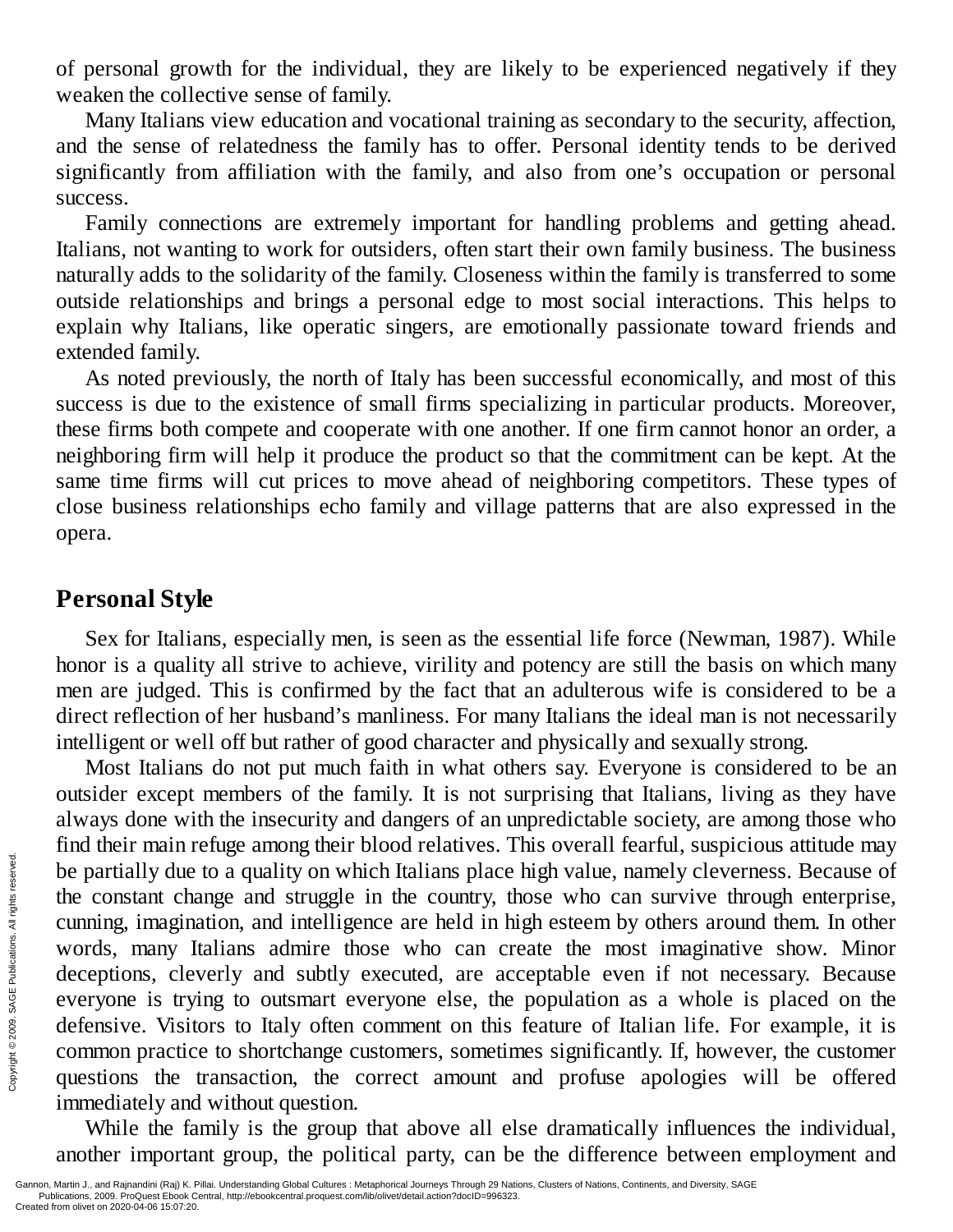unemployment. Italians move from group to group, feeling little remorse when doing so because they tend to be skeptical of all groups besides the family. Members of groups often create powerful coalitions that are used to gain power and influence. These subcultures, groups, and parties allow for intergroup bargaining to create coordination and cooperation between all involved.

Sometimes these powerful coalitions lead to widespread corruption. The worst example of corruption in Italy's history was exposed beginning in 1992 when a company in Milan refused to give a kickback, a regular business practice that is estimated to add 15% to 20% to the final price. However, in this instance public officials vigorously pursued various leads involving large numbers of prominent people. More than 1, 200 businesspeople were indicted and many served prison time, as did several Mafia members and two former prime ministers; some committed suicide in prison. While these and related activities seemed to weaken the Mafia, even more virulent and violent strains of crime became prominent in the south: the Camorra and the 'Ndranghera. There has been a backlash against this reform movement, even to the extent of limiting the use in Italian courts of evidence gathered abroad and decriminalizing convictions for false bookkeeping. Silvio Berlusconi, prime minister until 2007 and a wellknown businessman, has had at least nine legal actions against him, and there are others still pending. He used his position as prime minister to change the laws so that he would be immune from prosecution.

Italians of many persuasions would like to see the emergence of a genuine two-party system that is normally associated with much less corruption. Still, the sense of family and coalition behavior is so strong in Italy that we can expect many of the behaviors described in this chapter to persist. For example, we can expect that many job referrals and recommendations will still be based at least in part on family connections, much more than in the United States.

#### **Problematic Attitudes**

Externalization also influences the management style of Italians. There is little delegation of authority or effective communication between the different levels of management in most Italian firms. Employees have little say about decisions concerning the company or about their own work. In fact, superiors are likely to cut off emotionally the ideas and suggestions of subordinates.

One final example of externalization is somewhat disturbing, as Italy is experiencing difficulty integrating the large number of legal and illegal immigrants flooding into the country, particularly those from the African nations of Morocco, Nigeria, Senegal, and Tunisia. The poorest Italians are most affected in that they feel that these immigrants are taking jobs away from them. There have been some disturbing events such as the burning of immigrants and the hanging of a 16-year-old immigrant. Many Italians are upset by this trend and, in true Italian fashion, have externalized it dramatically in newspapers, on television, and in the traditional piazza. Although such outbreaks of violence occur in many societies, these Italians are confronting the problem in an open manner involving everyone in the society, and solutions are gradually being implemented. Exercise the controller of the created from olivet on 2020-04-06 15:07:20.<br>
Created from olivet on 2020-04-06 15:07:20.

Externalization is directly related to the mixing and balancing of diverse elements in both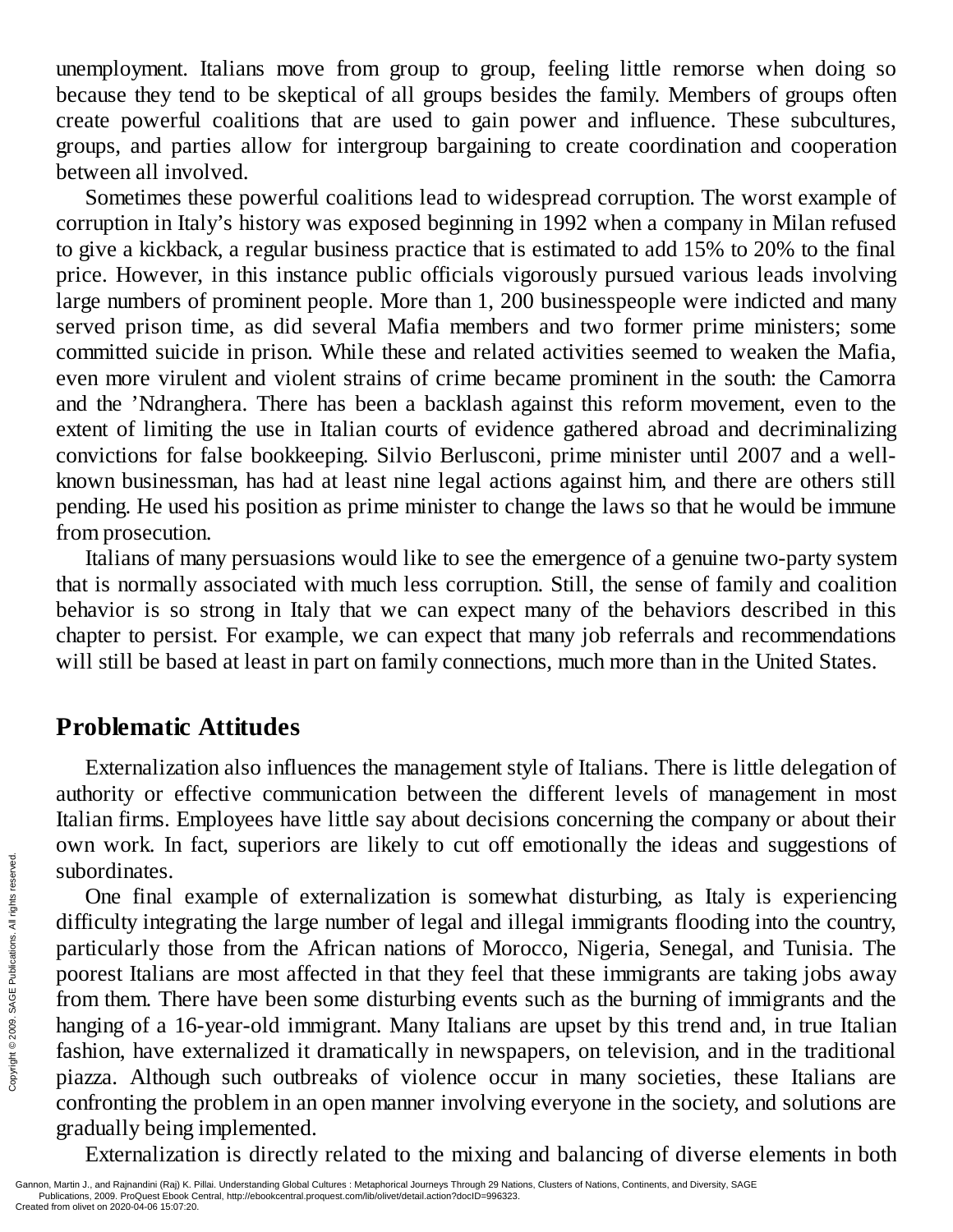the opera and in the Italian society. Because the entire community or audience is involved in the unfolding of the drama, several issues and factors come into play that involve numerous individuals. It is not an accident that the Italians have not specialized in one-person stage shows or dramas. Thus Italy, while primarily stressing individualism, is oriented toward specific aspects of group behavior or collectivism. Although individuals might not give the country as a whole much consideration, they place great importance on local and regional affiliation. This is directly related to the next characteristic of the opera, the influence of soloists and the chorus.

## **Chorus and Soloists**

When Italians created the opera about 1600, there were no soloists. The first great Italian composer, Claudio Monteverdi, basically used different parts of the chorus to express the ideas and emotions. However, singers vied with one another for the spotlight and gradually soloists became prominent. Today it is difficult to conceive of an opera without great solo performances, which may help to explain why Monteverdi's operas are so seldom performed. This tension and balance between the chorus and soloists epitomize the struggles between regions, as each region retains certain easily perceptible characteristics among its inhabitants, even if the major division is between the wealthier north and the poorer south. Most Italians define themselves by the town where they were born. These regional differences are similar to the chorus and soloists in operas. Soloists represent the regional differences in the culture whereas the chorus is the embodiment of the overall Italian culture. Still, in spite of the fact that there are distinct regional differences, most Italians retain the cultural characteristics described above.

The Italian word that expresses the idea of belonging first to a town, then to a region, and third to a nation is *campanilismo*, derived from *campanile,* which means "bell tower." It refers to the fact that people do not want to travel so far as to be out of sight of the piazza church steeple.

Because of industrialization northern Italians have had the benefit of a thriving economy and a relatively prosperous existence. In contrast, southern Italians, who have relied on farming for their livelihood, have tended to be poorer and less educated. The people from these two regions are similar in that they love life and enjoy creating the illusion of a show. However, the difference between the people from these two regions is that southerners tend to cling to past ways of living whereas many northerners look toward the future.

To most northerners, wealth is the way to ensure the defense and prosperity of the family and close friends over the long term. Northerners are perpetually trying to acquire wealth in its various forms. They want a job, a good job, and then a better job. They also want the scientific and technical knowledge that will assure them better paid employment and advancement. Many southerners, on the other hand, want above all to be obeyed, admired, respected, and envied. They want wealth, too, but frequently as an instrument to influence people. Southerners are preoccupied with commanding the respect of the audience throughout the many operas of life. Many southerners, be they wealthy or poor, want the gratitude of powerful friends and Example their livelihood<br>
regions are simi<br>
difference between<br>
ways of living w<br>
To most nort<br>
and close friend<br>
various forms. T<br>
and technical kn<br>
southerners, on<br>
They want weal<br>
preoccupied with<br>
preoccupied with<br>
Ma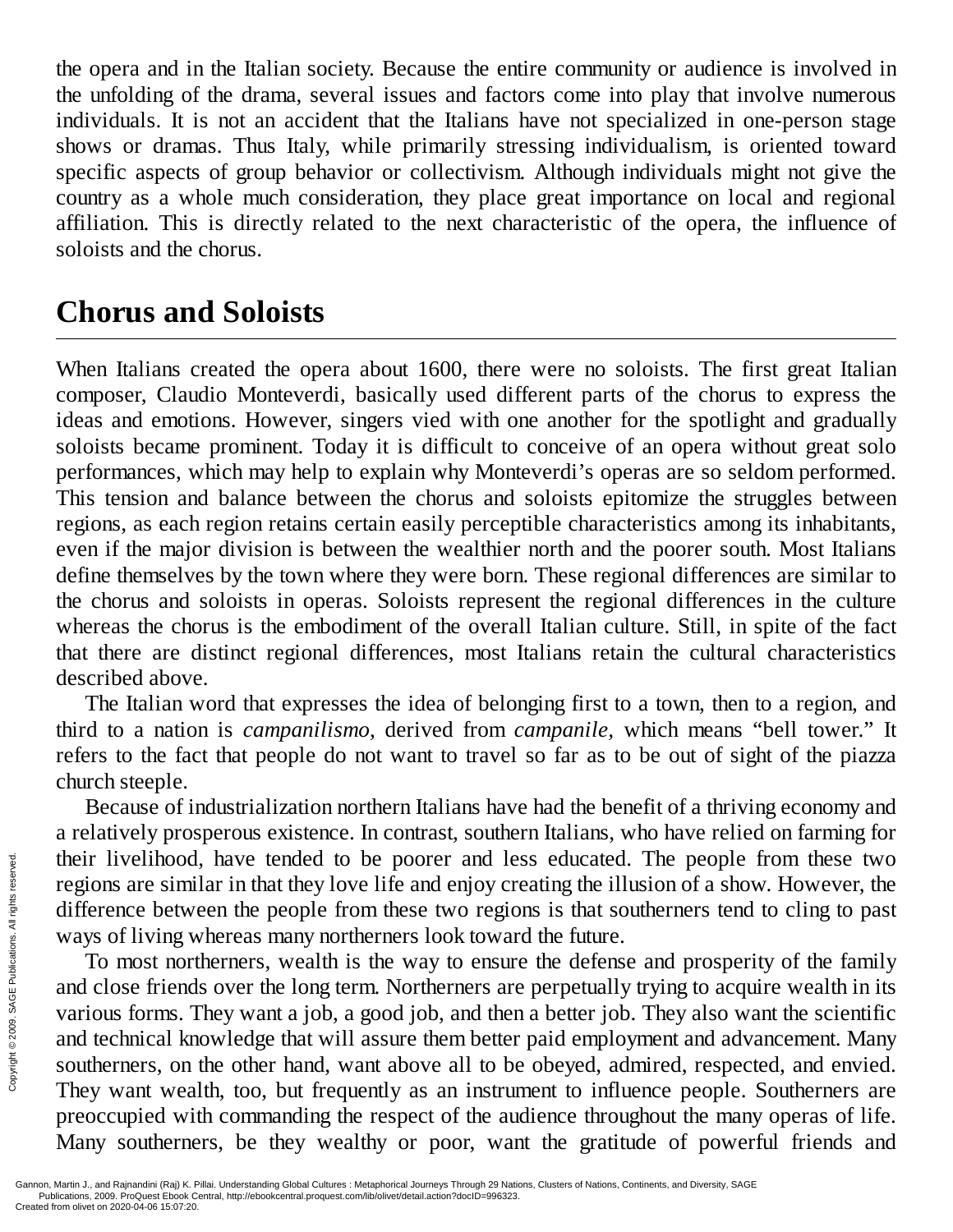relatives, the fear of their enemies, and the respect of everybody. Southerners seek wealth as a means of commanding obedience and respect from others (Barzini, 1964).

#### **A Culture of Death**

In the south the culture centers around death. The Italians worry that the operatic drama of life will fall apart when a family member dies. The experience of dying and the fear of not being able to react properly to such an event has forced southerners to create a complex strategy to enable them to face and conquer death (Willey, 1984). The strategy encompasses hundreds of beliefs, customs, and rituals. The purpose of these rituals is to reestablish contact between the living and the dead because, according to southern beliefs, the family includes both the living and the dead. Each family member has reciprocal rights and duties. The dead have to protect the living and the living have to keep alive the memory of the dead, and people tend to attach great value to these obligations. Thus, in the early 1980s a parish priest in one Calabrian village thought he would discourage the long local funeral processions by levying a special fee per kilometer on the family of the deceased. His bishop promptly transferred him to another part of Italy (Willey, 1984).

This distinction between north and south is easily found in Italian operas, which tend to depict the characteristics of one region or the other. For example, *Cavalleria Rusticana* by Pietro Mascagni represents a classic southern opera with its emphasis on humble folk, suspicion, and revenge. In contrast, Giuseppe Verdi's *Tosca* emphasizes the north, as it takes place in elegant urban settings in which important personages display more subtle and complex feelings, although no less passionate (and perhaps even more so) than those found among the southerners.

Education has been a major mechanism for bringing about the modernization of Italy and minimizing the regional differences. By diffusing the national culture through the teaching of one Italian language and by raising literacy levels, Italians have stressed cultural unity and deemphasized regionalism to a greater degree than in the past.

#### **Different Ways of Doing Business**

Although many of the differences between "the two Italys" have been defused and minimized through time, business dealings differ in the two regions. Working with people from northern Italy, a low-context subculture that emphasizes written rules and agreements, is much like dealing with U.S. Americans or Germans. To negotiate effectively with northern Italians essentially means communicating with them in a straightforward sophisticated manner. Social talk should be kept to a minimum to get down to business. When negotiating with people from southern Italy, a high-context subculture in which oral communication and subtle nuances are stressed, visitors must spend time establishing rapport with their counterparts. Long-term relationships are important to southern Italians and trust must be built up before business dealings become truly effective. Exerces the control of a control of created from olivet on 2020-04-06 15:07:20.<br>Created from olivet on 2020-04-06 15:07:20. Created from olivet on 2020-04-06 15:07:20.

In spite of these subtle differences, most Italians use a collaborative style of negotiating in that they will continue a dialogue until everyone's needs are met. Part of this style is due to the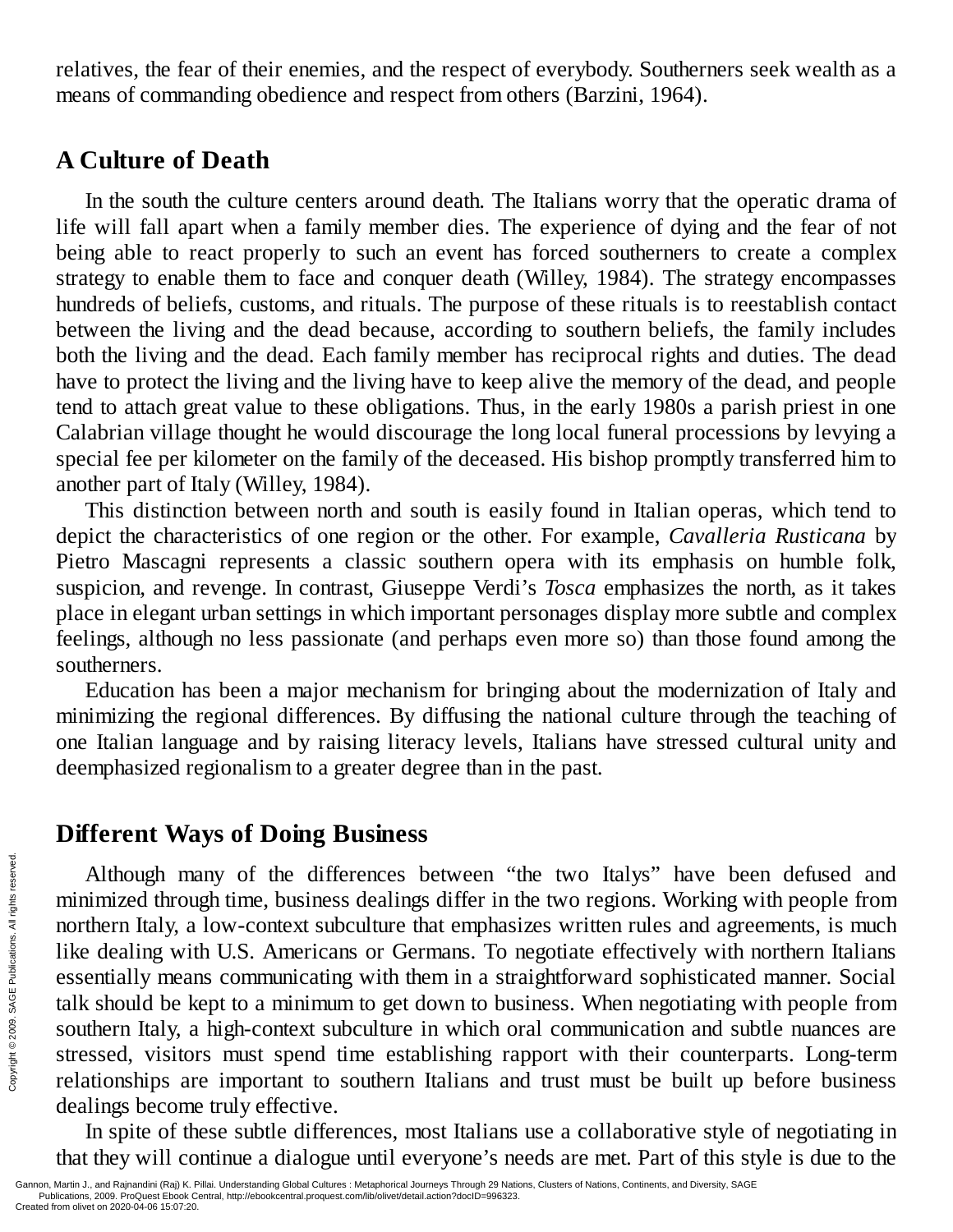emotional nature of many Italians. Communication involves much more than words. The emotional nature of such Italians enables them to see past the words spoken to the emotions felt. This insight helps them empathize and understand the needs of those with whom they negotiate. Such aggressive yet emotional Italians want to please everyone, including themselves. Therefore, the collaborative style of negotiating is common throughout Italy.

Similar to the operatic importance of both the chorus and soloists, the regional differences combined with the overall Italian culture helped Italy gain economic strength during the 1970s and 1980s. This strength resided in the proliferation of small-scale commercial and industrial enterprises, usually family run. People whose families used to be southern farmers brought their deep-rooted traditions to the north. Some of these traditions and skills enabled many southerners to move their families from farming into the commercial market. The tradition of keeping ownership within the family, combined with the skills of managing a diverse product mix and willingness to work long hours, enabled the new entrepreneurs to compete effectively with their European neighbors. However, as noted earlier, in the modern era of globalization, such small firms face increasing competition from China and elsewhere and do not enjoy the scale of operations of large multinational corporations, which are becoming more and more common throughout the world.

Italy is facing major economic problems, and today its economy is only about 80% of the size of that of Great Britain, which it had overtaken in 1987; the populations of these two nations are very nearly equal in size. Some governments in villages and even large towns do not have the money to manage critical services. For example, in 2007 Naples experienced a garbage strike during which the high and extensive piles of garbage created a major health crisis. To maintain a leading role in the EU, Italy must change this situation.

#### **Chorus and Culture**

The characteristics of the chorus and soloists can also be applied to other aspects of Italian culture. Italians tend to be individualistic people, yet they place importance on the group. As we have seen, the family is the primary group that influences individuals. Whenever important decisions are made, the individual usually consults with family members to get their opinion and evaluation of the situation. Although the family's opinion is important, the final evaluation is made by the individual. This is similar to the relationship between the chorus and soloists in the opera. The chorus frequently gives the soloists the facts and opinions about the drama unfolding on stage, yet the soloists are the ones who dramatically decide how to handle the peril or situation, even when such decisions lead to disaster and tragedy.

The influence of the group is also felt in the business environment. In business meetings people will externalize their feelings and opinions about a subject. They will listen to everyone's ideas and freely give their own opinions. Business meetings tend to be productive in Italy due to the openness displayed by everyone. However, like the chorus and soloist, the decisions coming out of a meeting are frequently made by one or two dominant or domineering people. In spite of the influence of the group, Italians tend to be aggressive and materialistic individualists due to their bias toward spectacle and externalization. From only the individual ists that  $\frac{1}{2}$  all  $\frac{1}{2}$  all experiment of the influence people will experime of the all rights in Italy due to the decisions comine people. In spite individualists du Furthermore,  $\frac{Gamma,$ 

Furthermore, the vocal sections of the chorus are directly comparable to the many regional